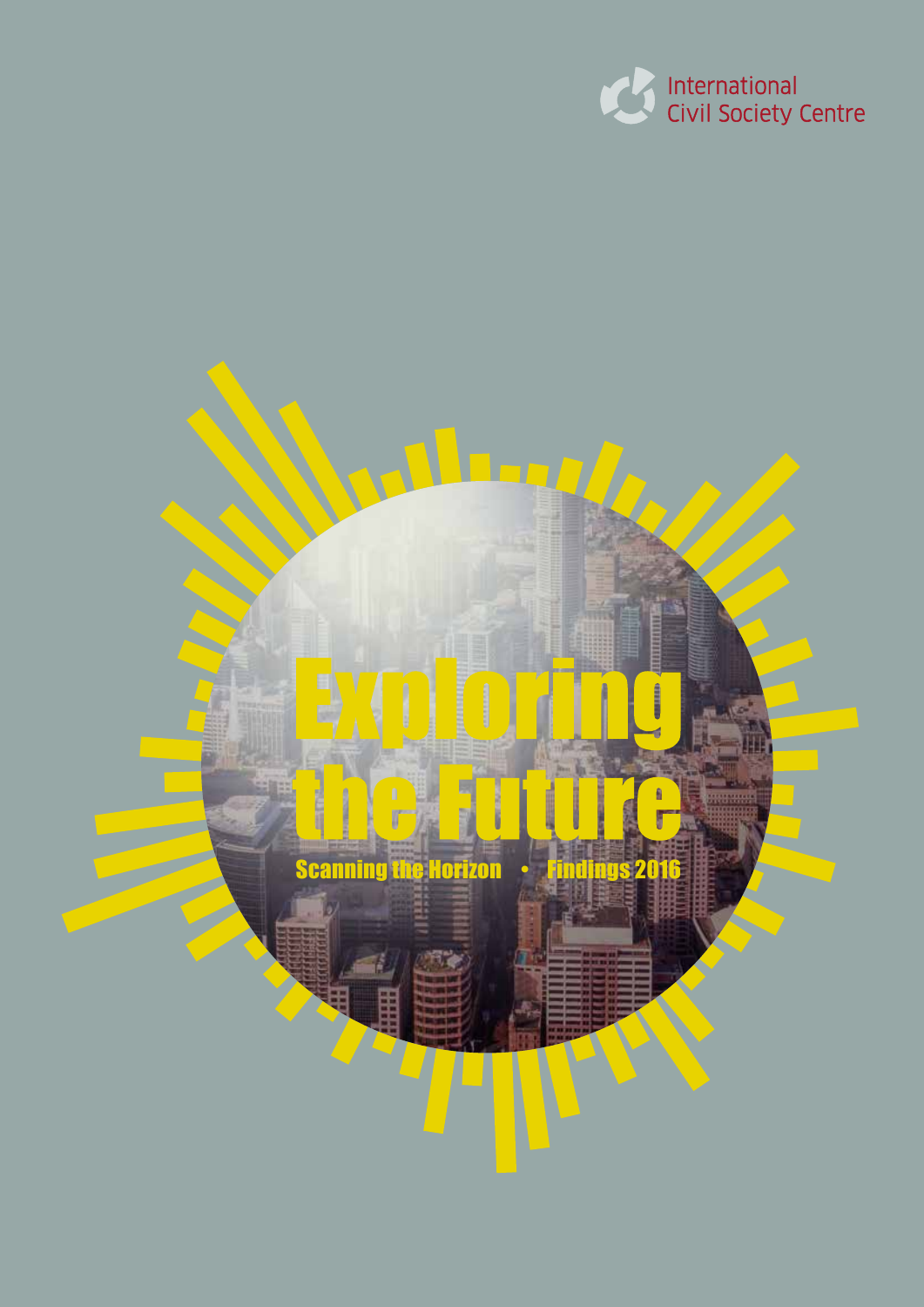## **Contents**

|                | Executive Summary: Developing, Innovating and Working Together    | 3              |
|----------------|-------------------------------------------------------------------|----------------|
| 1.             | Introduction: The Costs and Benefits of Horizon Scanning          | $\overline{4}$ |
| 2.             | Trends that Will Affect International Civil Society in the Future | 6              |
|                |                                                                   | 8              |
|                |                                                                   | 9              |
|                |                                                                   | 10             |
|                |                                                                   | 11             |
|                | Changing Role and Expectations of Youth                           | 12             |
|                |                                                                   | 13             |
|                |                                                                   | 14             |
|                | Changing Role of Development Cooperation                          | 15             |
|                |                                                                   | 16             |
|                | Changing Role of International Civil Society Organisations        | 17             |
| 3 <sub>1</sub> |                                                                   | 18             |
|                |                                                                   | 18             |
|                |                                                                   | 22             |
| 4.             |                                                                   | 25             |

### Imprint

**International Civil Society Centre Agricolastraße 26 10555 Berlin Germany**

**Phone: +49 30 20 62 46 97 11 Fax: +49 30 20 62 46 97 19**

**mail@icscentre.org www.icscentre.org**

© 2016 International Civil Society Centre. All rights reserved. Printed on 100% recycled paper.

Authors: Marianne Henkel with contributions by Burkhard Gnärig, Paul Hamalian, Charles McCormack, Jochen Moninger, Christian Stampfer, Barney Tallack Editor: Alexia Skok Design: Tanja Lemke-Mahdavi Picture on title: © Olga Kashubin

Every effort has been made to verify the accuracy of the information contained in this publication. All information was believed to be correct as of October 2016. Nevertheless, the International Civil Society Centre and the contributing organisations cannot accept responsibility for the consequences of its use for other purposes or in other contexts.

With financial support from The Rockefeller Foundation

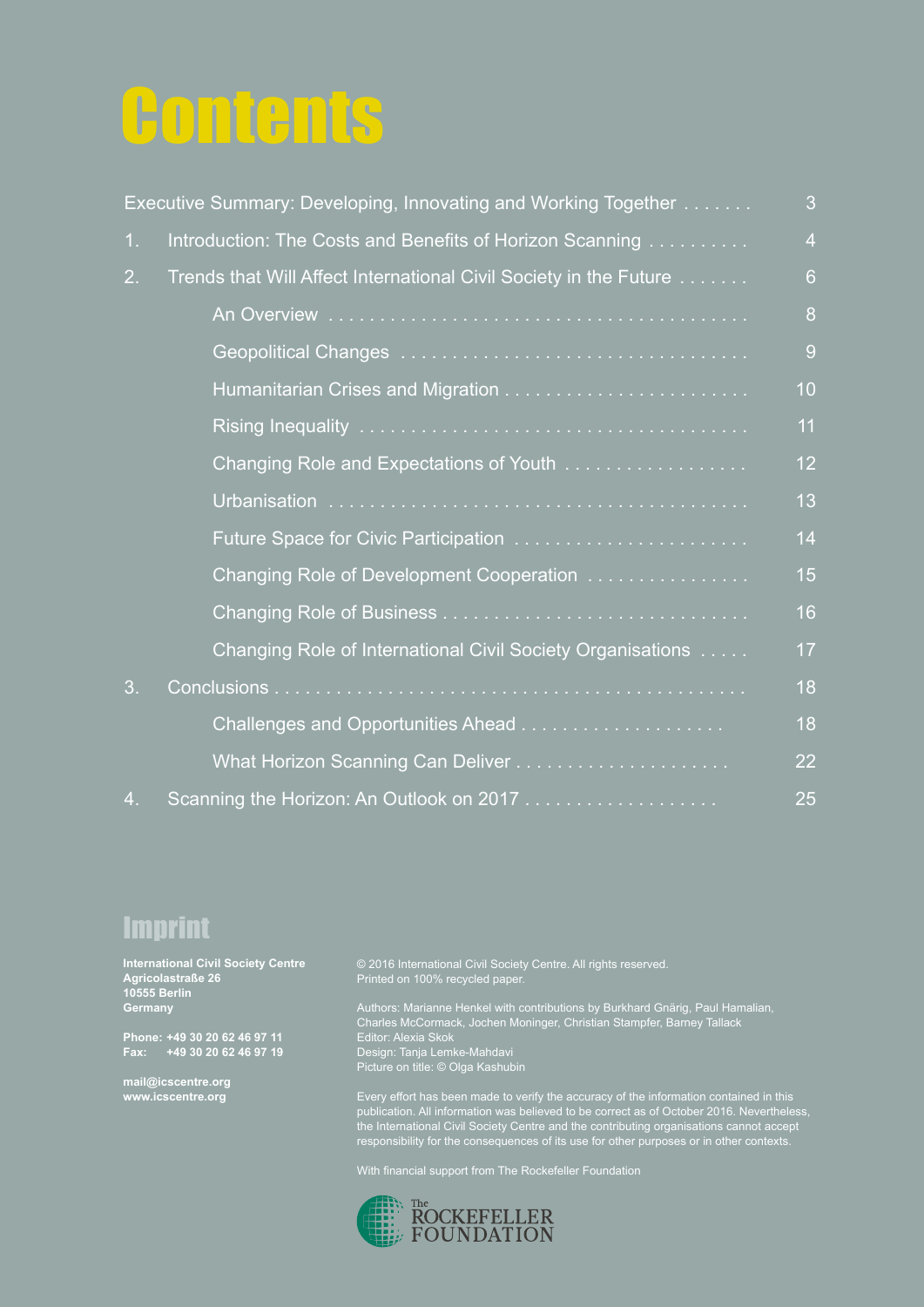# Exploring the Future

**Scanning the Horizon is a foresight platform for civil society trend analysts and strategists to come together to successfully detect emerging trends and explore options for response. Facilitated by the International Civil Society Centre, it was launched in late 2015 with financial support from The Rockefeller Foundation.**

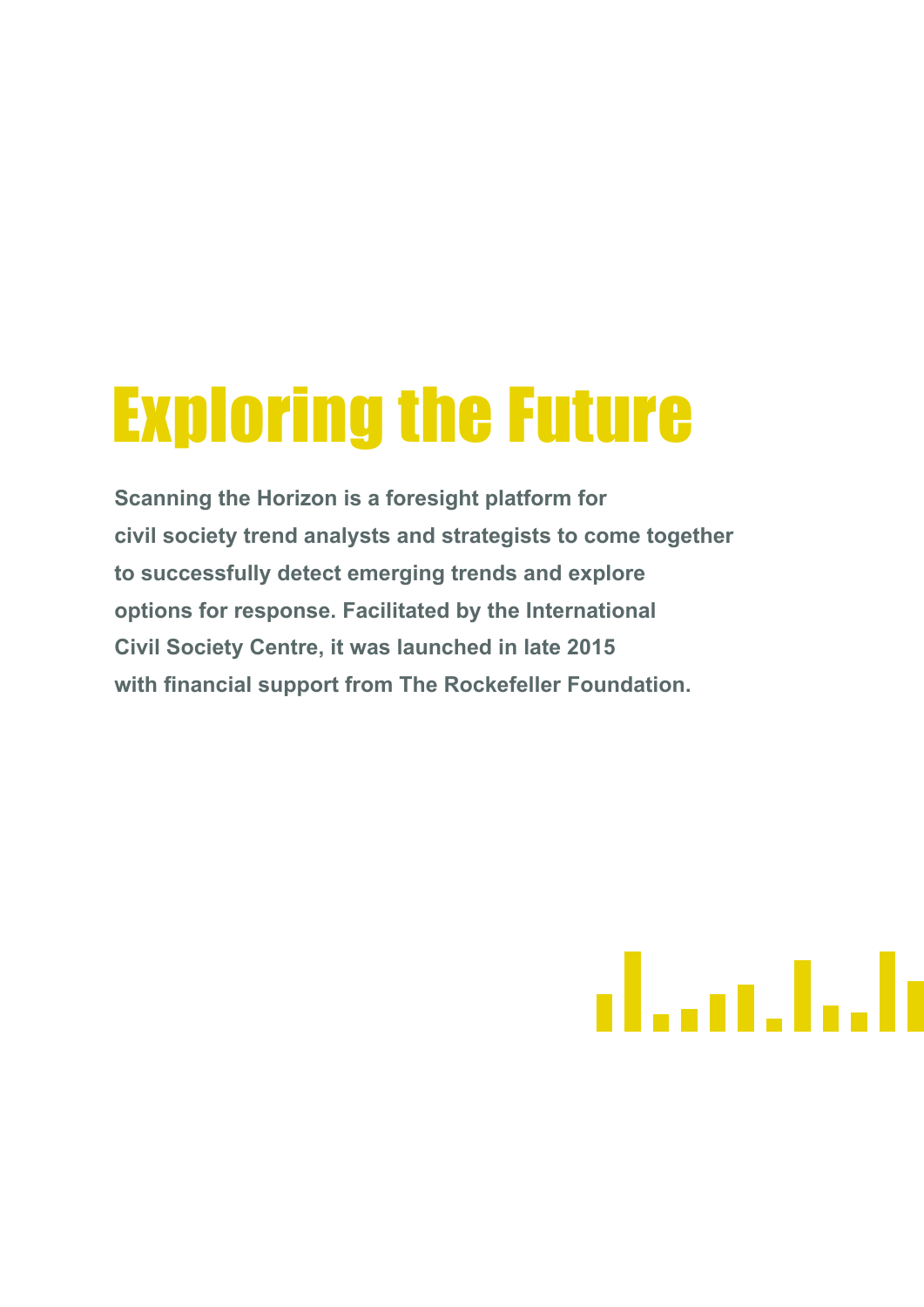# CHANGING ROLE OF ICSOS **CHANGING ROLE OF ICSOS**

ROLE OF BUSINESS **CHANGING ROLE OF BUSINESS** CHANGING

CHANGING ROLE OF DEVELOPMENT COOPERATION **CHANGING ROLE OF DEVELOPMENT COOPERATION**

**FUTURE SPACE FOR CIVIC PARTICIPATION FUTURE SPACE FOR CIVIC PARTICIPATION**

CHANGING ROLE AND EXPECTATIONS OF YOUTH **CHANGING ROLE AND EXPECTATIONS OF YOUTH**

**DIGITAL REVOLUTION** 

**RISING INEQUALITY**

RISING INEQUALITY

**DIGITAL REVOLUTION**

Global Trends Affecting ICSOs

2

2

**CLIMATE CHANGE**

**CLIMATE CHANGE** 

**GEOPOLITICAL CHANGES**

GEOPOLITICAL CHANGES

**URBANISATION**

URBANISATION

**HUMANITARIAN CRISES**

**HUMANITARIAN CRISES** 

**MIGRATION**

MIGRATION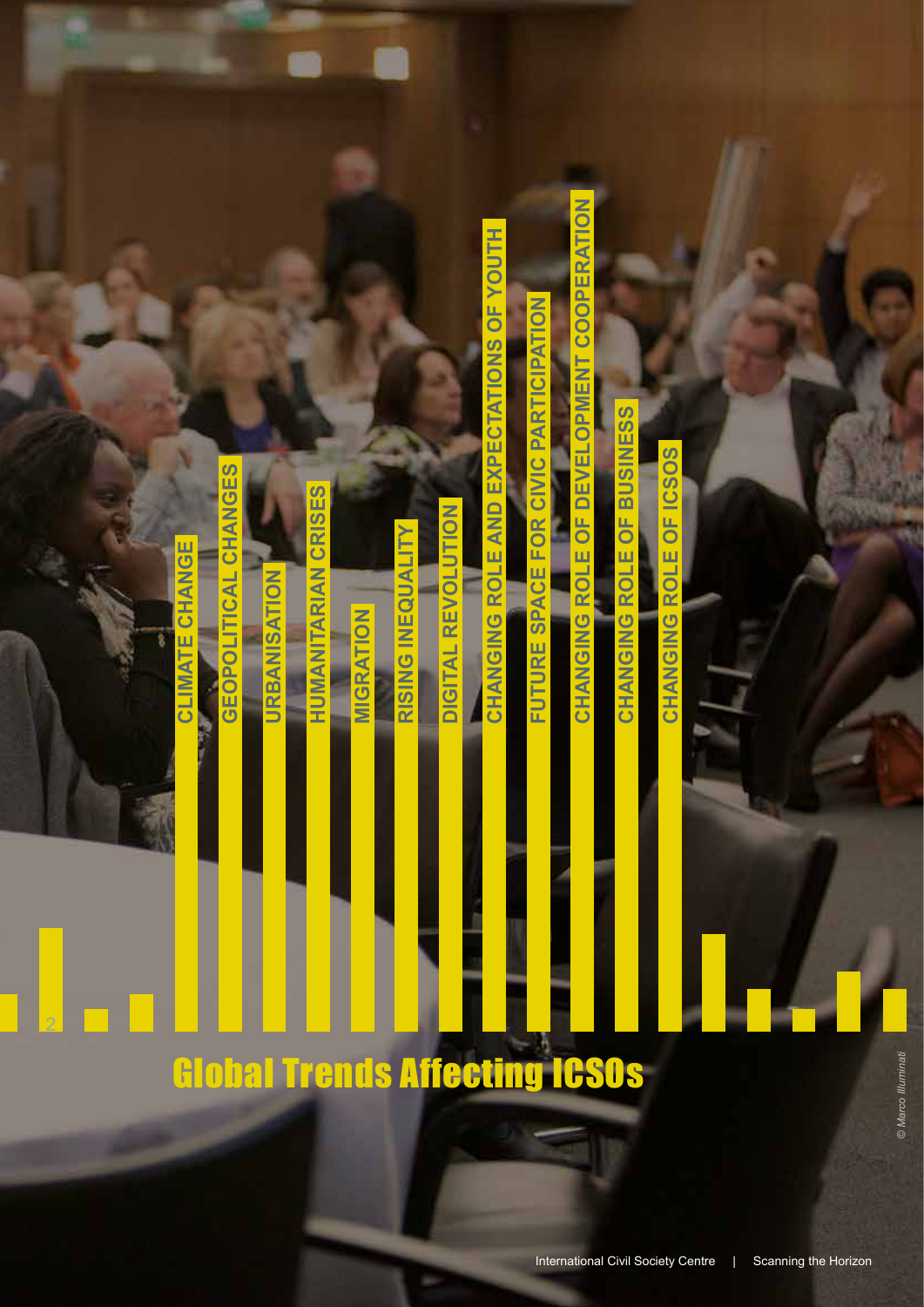#### **EXECUTIVE SUMMARY**

# Developing, Innovating and Working Together

**Exploring the Future presents the findings of the civil society foresight platform Scanning the Horizon.1 In 2016, the first year of collaboration, members identified 12 trends of global scope that will significantly affect and shape civil society organisations and their fields of work over the next decades.**

The potential and prospective impacts on civil society organisations (CSOs) are multi-faceted: International CSOs (ICSOs) are increasingly seeing the need to collaborate more with the private sector, and differently with each other and with local partners, embracing platform and networked approaches to problem solving. In response to the globally changing landscape, they must decide how to engage with new hubs of power whose values may differ from their own.

Internally, ICSOs need to become more international and locally grounded at the same time, develop more innovation and change embracing mind-sets, and adapt their skill sets to match new requirements. All of this points to the importance of adapting and diversifying business models: ICSOs will have to reach out to new donors and new sources of income. As a sector, international civil society should be more responsive and agile, embracing experimenting and try-fail-improve approaches, with greater accountability to local communities.

Learnings from the ongoing exchange on horizon scanning suggest that foresight as a process can have transformative power if it engages the entire organisation, leveraging the experience and expertise of both staff and leadership teams, and creating ownership of findings on and responses to the future.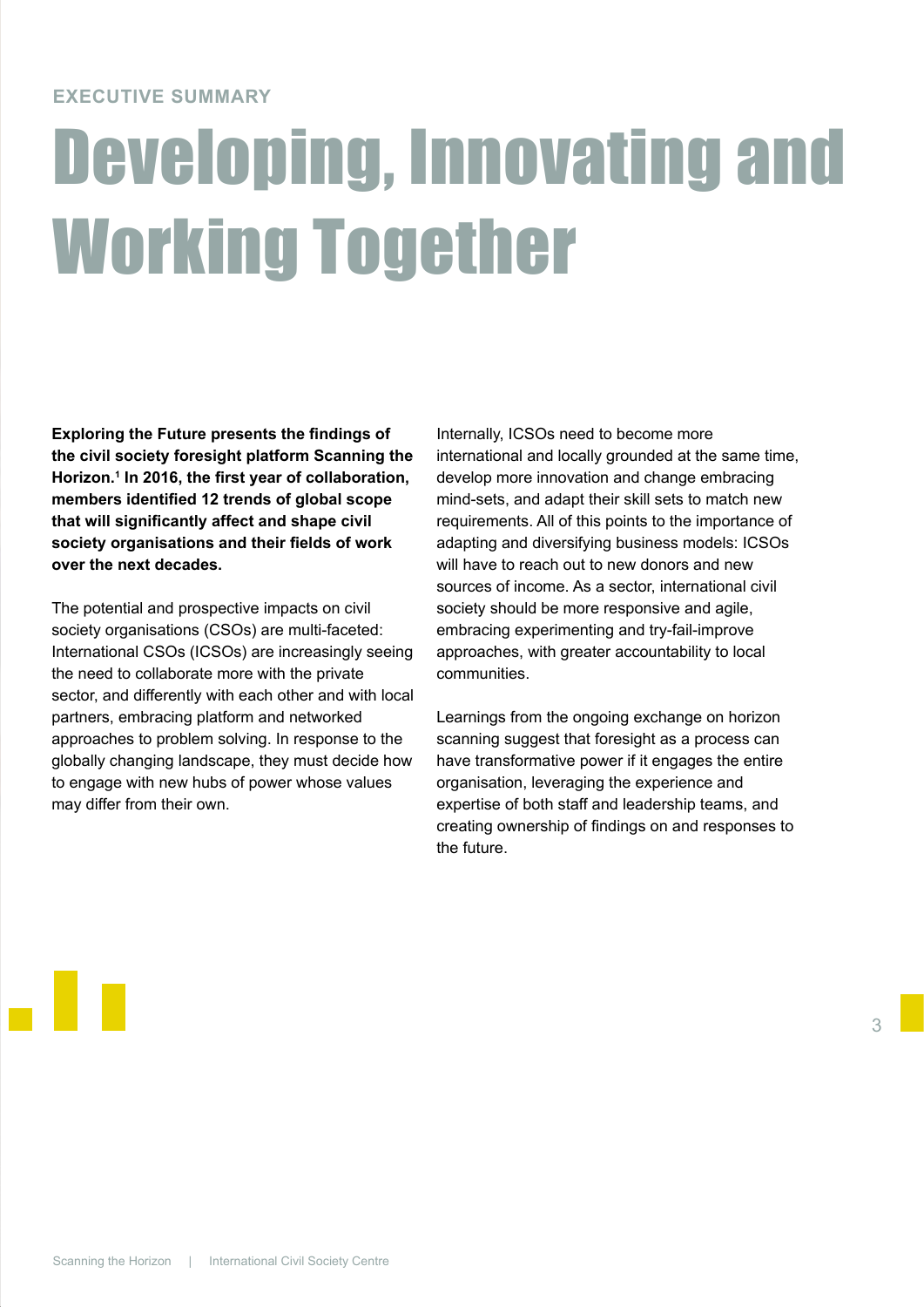#### **INTRODUCTION**

# The Costs and Benefits of Horizon Scanning



*One day travelling through the land, With a field-glass in his hand, A well-dressed man of fortune came; Mister Peep, they called his name.*

*"Can't I, as I pass," said he, "View the distant scenery? Beauty reigns elsewhere, I know, Whereas here 'tis but so-so."* 

**Approximately one year ago, we embarked on the challenge of building a community of strategists, futurists, and trend analysts. Reaction to our** *Scanning the Horizon* **initiative was positive without exception.** Today this community comprises of 25 members and observers, including CSOs, CSO networks, multilateral organisations, philanthropies, and corporations. A Steering Committee together with a full-time Coordinator are leading the way. Several working groups have started their activities, and the community will meet by telephone once every four months to review progress, and advance joint activities.

What are the benefits, and what the costs of *Scanning the Horizon*? A cartoon by one of the earliest and undoubtedly the most famous German cartoonists, Wilhelm Busch<sup>2</sup>, nicely illustrates both: while looking at the "distant scenery" is pleasant and potentially useful it entails the risks of overlooking more immediate obstacles.

Let's start with the costs: Hiring strategists is expensive, and, contrary to fundraisers or programme managers, strategists neither generate an immediate income nor do they directly pursue the organisation's mission. Thus strategists are often the first ones who have to go when an organisation faces financial difficulties.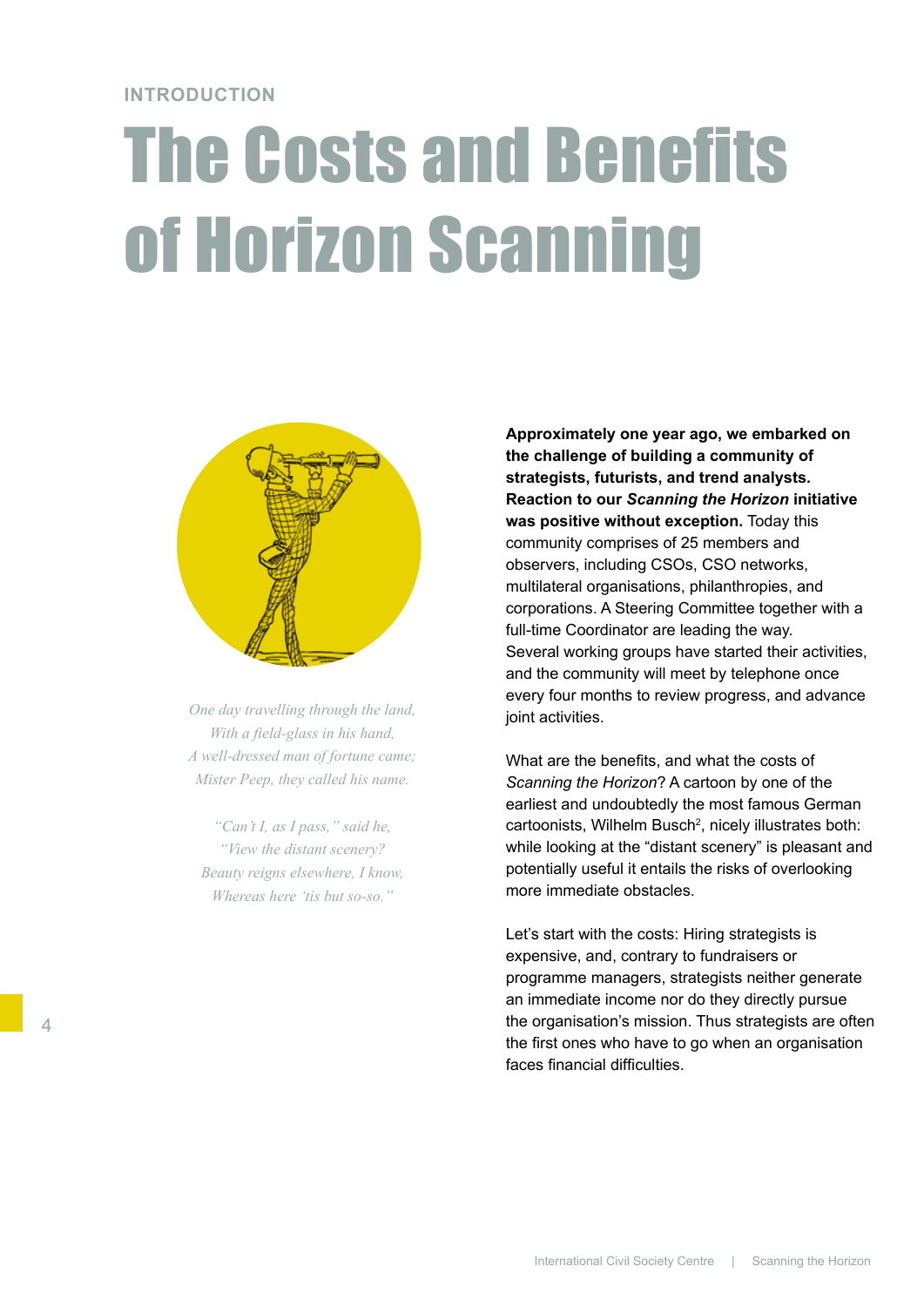

*Here he pitched into the pond, Viewed the mud and naught beyond.*

Another potential cost is the one Wilhelm Busch refers to: An organisation that is too much focused on future prospects may overlook the more immediate challenges. At a time when CEOs and other senior managers in our sector are under increasing pressure to deliver short term results, it takes a lot of courage and farsightedness to focus on long-term strategic opportunities and challenges rather than on the short-term ones only.

Now for the benefits: At times of ever more unexpected, abrupt, and fundamental change in the outside world, CSOs have a much better chance to survive and thrive if they detect disruption early. Recent events such as the refugee crisis, Brexit, and the failed coup in Turkey followed by increasing repression have been telling examples of the challenges of disruption. In addition, digital technology increasingly threatens CSOs' traditional role as intermediaries and their related business models. Managing these and other fundamental challenges exclusively with short-term strategies is risky.

For instance, when the outputs of a previously successful business model start to decline, throwing more resources at it may not be the most effective response. Taking a long-term perspective, seeking to identify a future role for the organisation and new sources of income may be the better approach. Wise management will – at the very least – consider both options before making a decision. At times of disruption, having thorough strategic foresight is the basis for CSOs' survival.

The benefits of undertaking strategic foresight together with other organisations rather than on one's own are equally obvious: Sharing tasks and avoiding duplication of efforts is not only cost effective, it also generates better results. Given that today's opportunities and challenges are highly complex, bringing together the know-how of environmental, development, and human rights CSOs will produce a much more realistic picture. And if we add sources from outside our sector such as business and governments we will further increase the relevance and reliability of our foresight.

The texts in this publication highlight a range of aspects of *Scanning the Horizon* and sketch a number of fundamental changes we are confronted with. Identifying disruption early improves CSOs' chances to adapt to and to seize the opportunities, rather than being surprised and overwhelmed by the challenges. The work of the *Scanning the Horizon*  community, and this publication which brings together some of our early findings, aim to help CSOs to ride the wave of change rather than being swept away.

Burkhart Gnärig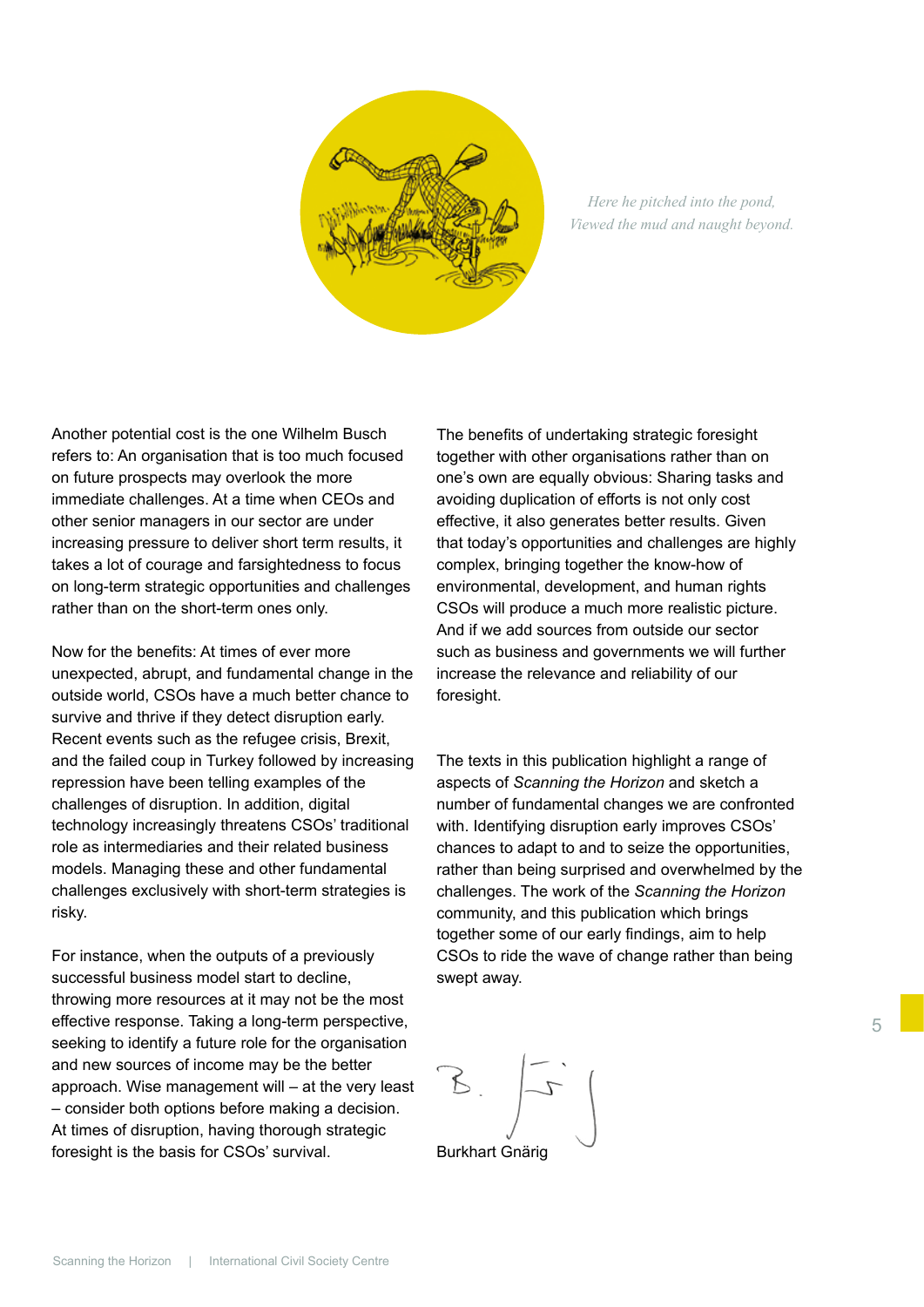# Trends that Will Affect International Civil Society in the Future

**Whatever the assumptions about what the world will look like in 2030, given the accelerated pace of change, it will be quite different from the world we know today. For our purposes, we have concentrated on trends that are of global significance, although how they play out may vary greatly between regions. There are uncountable futures in how these trends, unfolding individually and through their interplay, will shape the world. Many of the trends covered here are not new, however their implications for civil society organisations are not fully understood, and there is value in pointing to strategic decisions to be taken, and options for response.** 

**This chapter will give a brief overview of the bigger picture before offering insights on select trends that were explored in greater depth as part of the platform's work programme for the year.** 

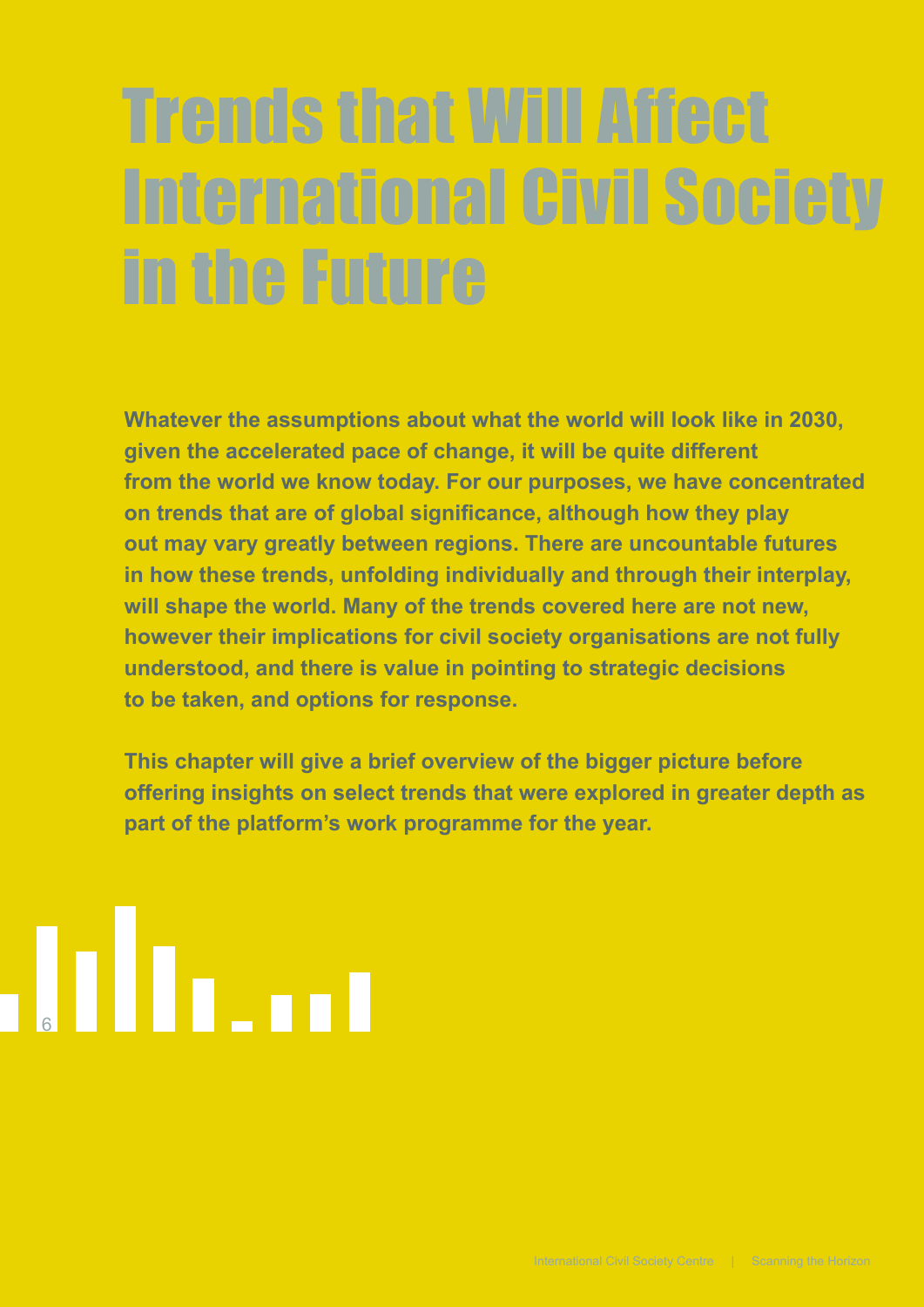### An Overview

In line with scientific projections on **climate change**, the number of humanitarian crises induced by hurricanes, floods, draughts, or forest fires is growing worldwide. If mean temperatures rise above the internationally agreed maximum of 2°C, this will likely diminish food security in many places, driving migration and urbanisation to a greater scale.

**Geopolitical change** is multi-faceted: The economic and political rise of emerging economies sees a shift in global governance arenas, and spurs the transformation of development as a paradigm and a sector. Technology increasingly empowers individuals and smaller groups to become regionally or globally influential actors. North-South polarisation is increasing, and a shift towards identities based on faith or nationality can be observed. The number of conflicts has risen in recent years, spurring **migration**. 3 In turn, conflict and migration, natural disasters and pandemics have also been key drivers of the rising number of **humanitarian crises,** affecting about twice as many people worldwide now than a decade ago<sup>4</sup>.

While the gap between developing and industrialised countries has diminished, **inequality in wealth and income** *within* countries has surged, deteriorating social cohesion, and creating disenchantment with established politics. Automated production is likely to further aggravate the trend.<sup>5</sup>

Demographic trends remain macro-economically and socially impactful. While increasing life expectancy forebodes an ageing population worldwide, the number of young people is growing, **changing the role and expectations of youth**. A growing number are facing limited prospects due to conflict, inequality, and difficulties in accessing education and employment. Digital communication is providing them the means to organise and raise their voices. Overall population growth combined with higher living standards of a growing global middle class are putting natural systems and resources under ever greater stress.

**Urbanisation** is bound to transform human societies within the next generations. Africa and Asia – focal regions for many ICSOs working in rural development – where 90% of the world's rural population currently lives, are urbanising fastest.<sup>6</sup> Cities are large emitters of greenhouse gases, at the same time, growing urban populations are increasingly at risk from disasters caused by climate change. Mega-cities' governments will become more powerful, adding to the geopolitical shifts.

The **digital revolution** is radically transforming communication: New tools provide unprecedented options for accessing information and sharing knowledge, benefiting rural development and disaster response. Platforms such as Wikileaks have emerged as new brokers of unknowable, uncontrollable transparencies about economic and political powerholders. Automated production implies a fast emerging transformation of value creation, likely to have deep repercussions on labour markets, state budgets, and economic equality.

Finally, the working environment of ICSOs is fundamentally changing: The ongoing **transformation of development cooperation**, and of development as a paradigm, is reflected in a changing funding landscape mirroring the shifts in political power, with emerging economies turning from recipients to donors. The Sustainable Development Goals (SDGs), as the new global consensus for development, call for new approaches and new partners. Accordingly, the **role of business is also changing**: The private sector is increasingly seen as a provider of capital and solutions, and invited more to participate in efforts to attain public policy goals.

Unsurprisingly, the **role of the CSO is changing**, too, making new business models and sources of funding necessary. ICSOs must aim to co-operate at more of an even level with local Southern partners, and to commit to a new kind of accountability. After a decade of push for democratic rule around the globe, **civic space is shrinking**. Civil society organisations have to reassess their roles and levers of influence in a changing world.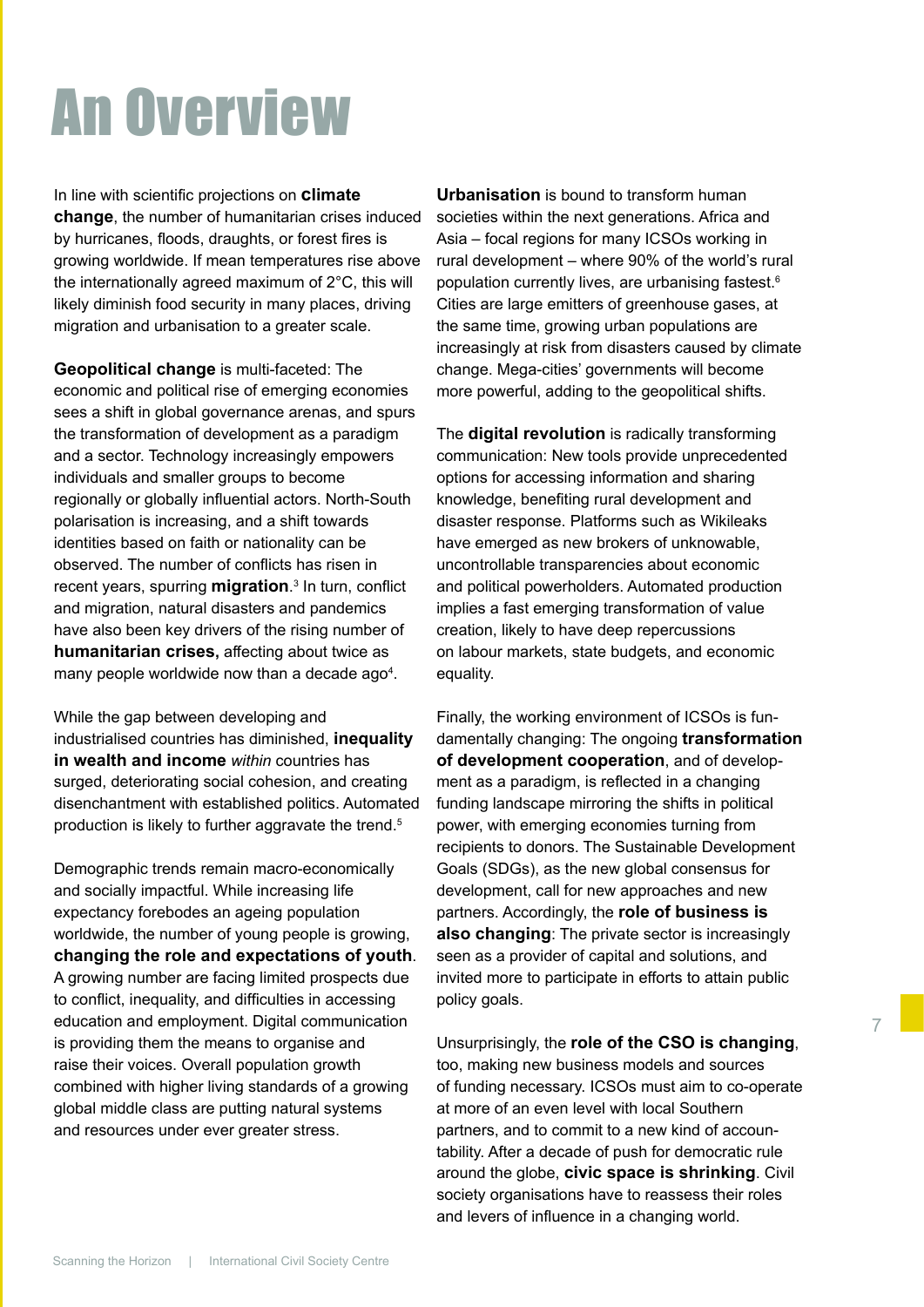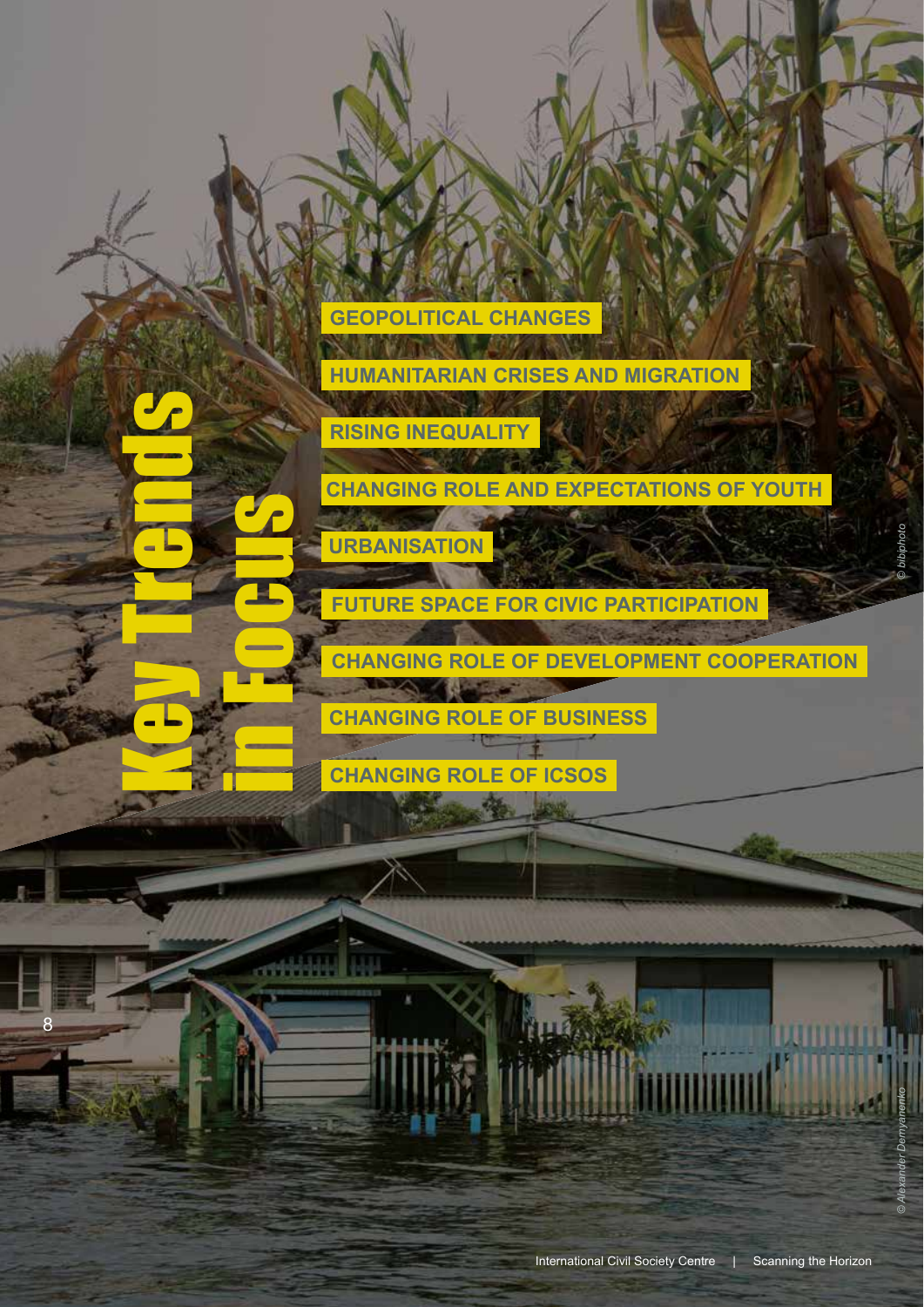### Geopolitical Changes

**Significant trends are underway in the geopolitical landscape. Conflicts will likely persist in the Middle East, Northern Africa, Sub-Saharan Africa, and parts of South Asia, leaving countries fragile or at risk of disintegrating further while aggravating religious or ethnically-rooted political divides7 .** 

Latent tensions over resource claims – such as the South China Sea – environmental degradation and climate change may increasingly endanger political stability and drive migration within regions and to wealthier, more stable regions. Zones of conflict may simultaneously become relatively more important in terms of human development and the achievement of the SDGs, as living standards are improving for rising middle classes in many stable, middle-income countries. With Asian and other emerging economies becoming key engines of global growth over the next decade and overtaking some of the larger developed economies, and Russia claiming its role as a world power, the world will become increasingly multi-polar. At the international level, regional communities like the Association of Southeast Asian Nations (ASEAN) and the African Union (AU) will become more important as hubs of cooperation. However, the EU, as a consequence of the Brexit vote and growing EU scepticism in other member countries, may not easily find answers to these challenges, limiting its potential role as a key actor. At the national level, immigration, increasing economic pressure and inequality may reinforce nationalism, populism, and potentially protectionism. At the same time, nonstate actors are gaining influence over global problem-solving, including mega-cities, multinational corporations, and technology-empowered citizens and movements.

### Zones of conflict may simultaneously become relatively more important in terms of human development and the achievement of the SDGs.

While ICSOs have little immediate influence over the drivers of geopolitical changes, they should actively seek answers to crucial points such as: How to engage with new power hubs that they do not have access to yet, including governance platforms and institutions such as G20 and the New Development Bank (NDB), or with governments which may not share the same values; how to react to right-wing shifts and shrinking civic space; and whether or not ICSOs' sources of funding should include Islamic institutions. A key part of their role may be in engaging with civil society and movements, notably youth-led initiatives, from the Global South, to promote their interest in and influence over geopolitical issues.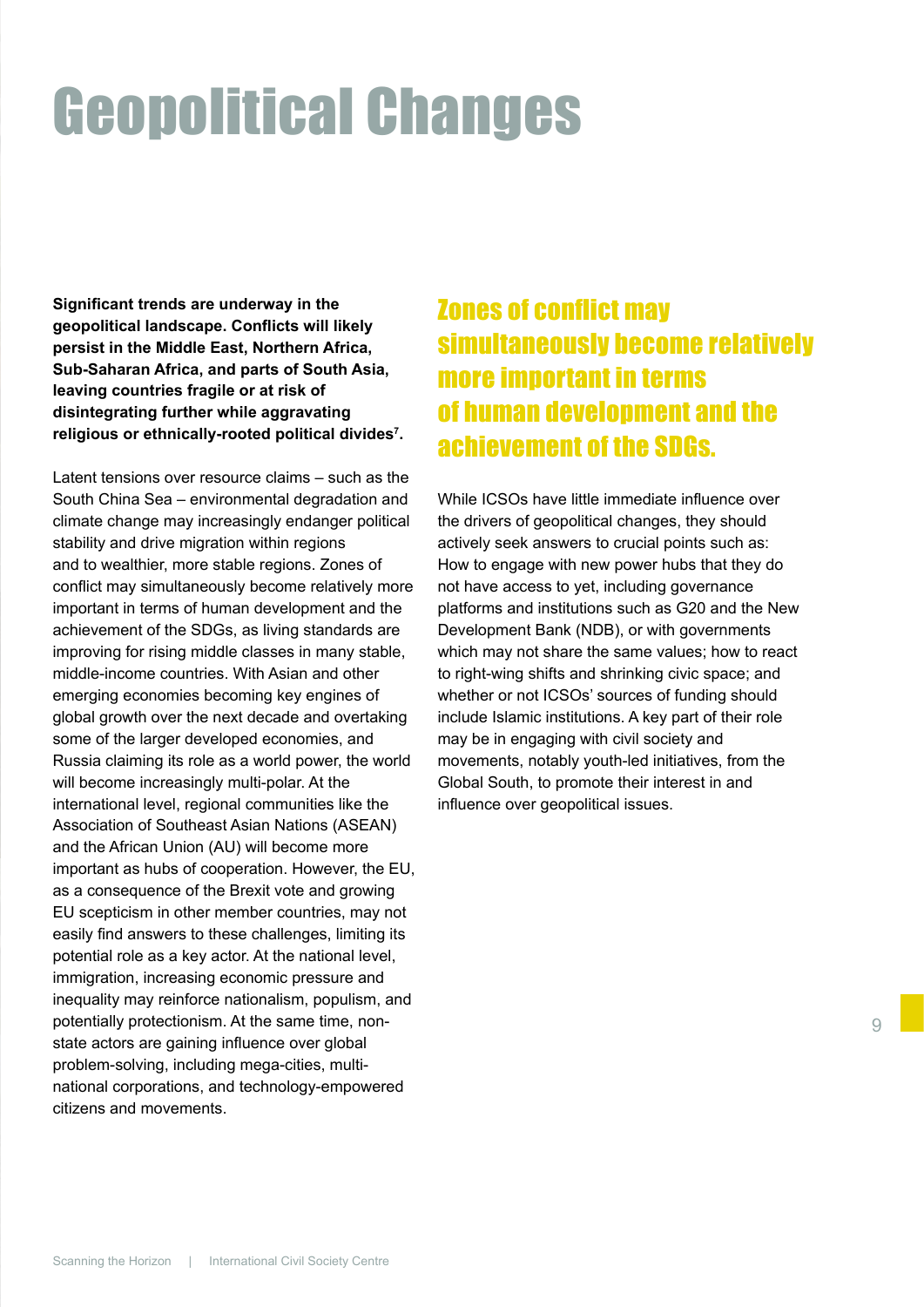### Humanitarian Crises and Migration

**Humanitarian emergencies are growing in number and complexity. Conflicts and fatalities, having steadily declined since World War II, have risen again over the past decade.8 Climate change has caused the incidences of natural disasters to rise, while population growth and ongoing urbanisation result in more and more people vulnerable to natural disasters. Low and lower-middle income countries remain the most vulnerable in terms of human damage.9**

Over the last decade, the number of people targeted by humanitarian assistance has doubled, but the funding sought has increased approximately sixfold.<sup>10</sup> More multi-annual planning in humanitarian aid, and **a stronger linkage between humanitarian assistance and development cooperation are needed.**



Recent years have seen a steep rise in forced displacement, reaching 65.3 million in 2015, the majority of whom are internally displaced, or hosted in other developing countries.<sup>11</sup> Refugees came in particular from the protracted crises in Syria, Iraq, Afghanistan, and Sudan. Most of humanitarian assistance interventions are still camp-based, while the majority of refugees are now located in urban settings: In Jordan, only about 20% of refugees are living in camps.<sup>12</sup>

In terms of governance, a lack of respect for international law in protracted crises can be observed on the part of various actors. Additionally, a growing number of refugees are living under the power of non-state actors who are neither recognised by the UN nor recognise the UN themselves, requiring the humanitarian sector to work with non-traditional local elites.13 **The increasingly multi-polar international system has not yet resulted in new leadership in humanitarian aid**: In recent years, new donor countries are on the rise, such as Turkey and the United Arab Emirates, adding to the number of actors. Many Northern donor countries are looking inward, and diverging political interests tend to hinder concerted action.

That being said, all is not doom and gloom: Awareness is increasing that the share of humanitarian assistance provided in cash, and through local actors, should be increasing. Consensus is growing that fostering resilience through preventive measures yields a higher dividend than disaster response, and there is more effort to prevent ineffective silo approaches. **New technologies have vast potential for data collection and management, crucial to tackling the challenge of data gaps.** They enable new opportunities such as volunteer support in crowdsourcing, and online data analysis and coordination.14

What are the implications for ICSOs? With more people in need located in fragile regions, organisations must make further provisions for staff safety. Programmes may need to be reoriented to match the situation of the people they target, and staff skill sets must meet the changing nature of problems. New role distributions with local partners, and more cooperation amongst ICSOs in service delivery and advocacy are in order, including through non-traditional alliances of ICSOs with complementing mandates.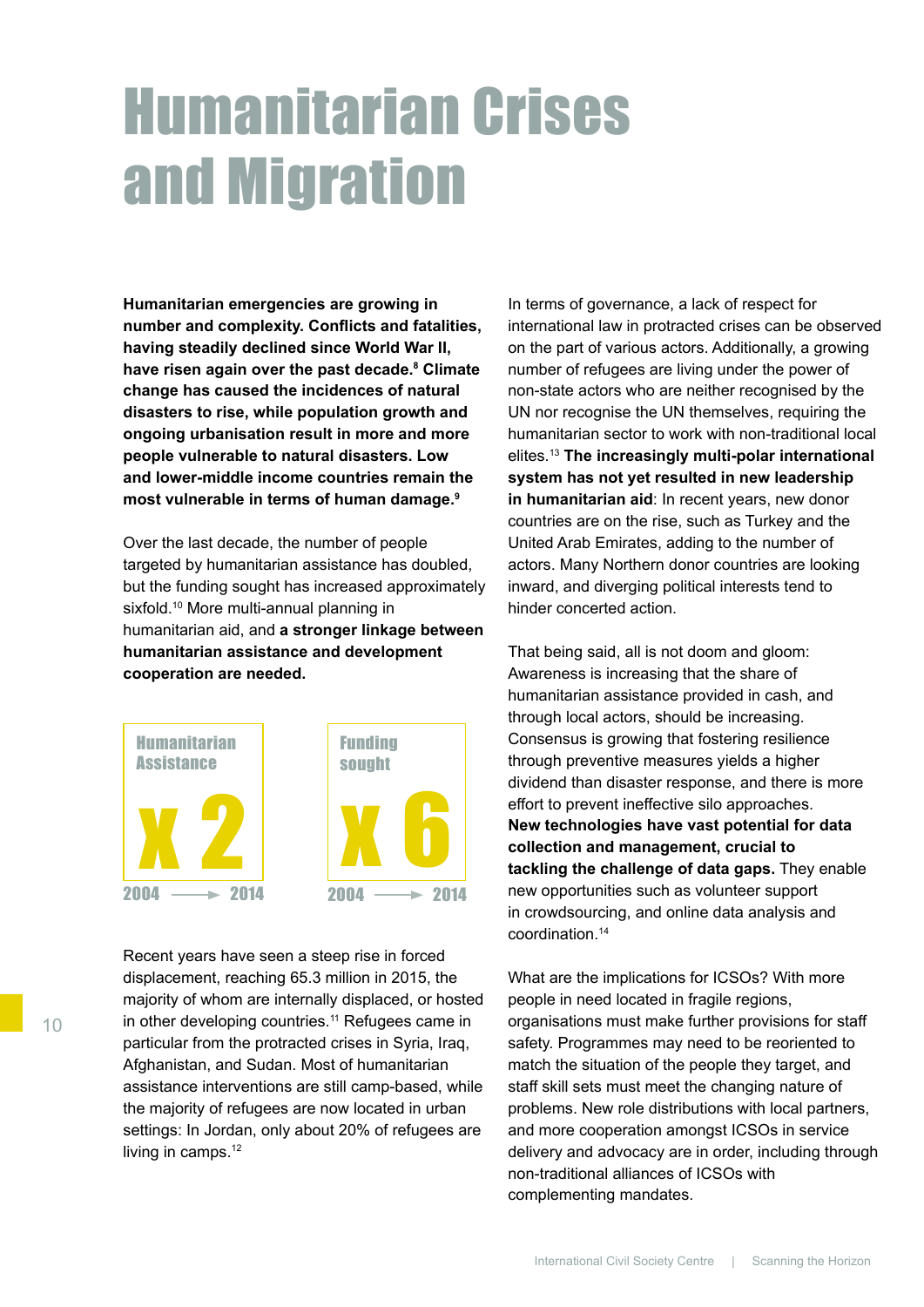

### Rising Inequality

**For decades, economic growth has not been fairly shared. Today, the average incomes in poorer countries have been catching up with those in richer countries over the past decade, reducing inequality between countries.** 

However, **inequality in wealth and income within countries has increased dramatically**: Presently, the richest 1% of the global population has more wealth than the rest of the world combined.<sup>15</sup> Concurrently, the middle class have experienced a decline in their share of wealth, and consequences are particularly dire for the world's poorest and marginalised. This includes women, who make up the majority of the world's low-paid workers, and children, whose opportunities largely depend on the circumstances of their birth. Economic growth has generally benefited capital disproportionately more than labour, increasing the wealth of equity-owners instead of low-paid workers, and more so through systematic, large-scale tax avoidance by private and corporate capital owners. The detrimental effects of inequality to growth and social cohesion are widely acknowledged, however, powerful interests are effectively in the way of changing the rules of the global economy that benefit them.

The linkages with other mega-trends mean even more negative outcomes for the vulnerable: As vulnerability to climate change and environmental deterioration is growing, **many youth may face a quality of life lower than their parents**. Rising inequality in times of economic stagnation and high migration sees **a growing share of the population in the North** rejecting international solidarity, instead **embracing populist and nationalist agendas**.

### The richest 1% of the global population has more wealth than the rest of the world combined.

There are many approaches to fight global inequality; international civil society should evaluate its efforts in light of current trends and its levers of influence. Continued advocacy will be needed for the abolition of tax havens, and for redistributive policies ensuring growth contributes to the reduction of poverty and inequality. Combating inequality in opportunities will remain important through promoting universal access to education and health care, and advocacy for the rights of women and other marginalised groups. Given growing rural-urban income disparities, civil society organisations should not lose focus of the rural, agricultural, and labour-intensive sectors.

Demonstrating accountability will be crucial for demanding greater accountability from governments and corporations. **ICSOs will need to look for new and different actors to work with** in alliance to achieve their missions, **while** at the same time **ensuring they do not become controlled by the elites who flame inequality challenges**. **More attention should be given to disclosing disproportionate influence on the policy process and public debates**, such as through communication campaigns, research funding, and moving of executives between the public and private sectors. Better data and analysis may help raise interest and take more influence on the public discourse.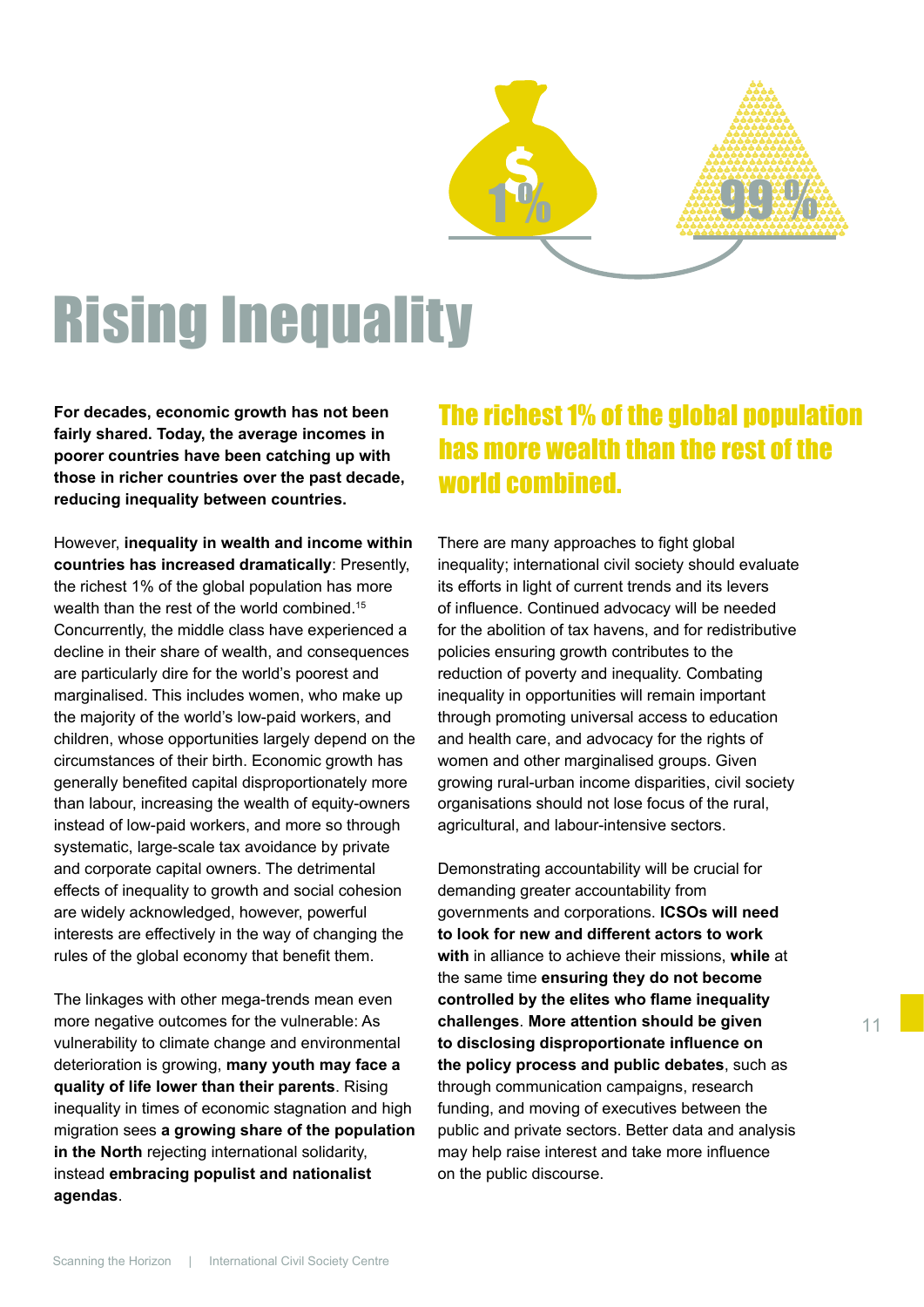### Changing Role and Expectations of Youth

**The world's population will continue to grow in the foreseeable future, with ageing societies the dominant global trend in the long term. However, in the first half of the century, the youth bulge and a growing political influence of youth are a significant development, especially for CSOs working to improve the lives and opportunities of children and young people.** 



33% live in conflictaffected or fragile environments

### Youth: 1.8 billion

Currently, 1.8 billion out of 7.3 billion humans are aged 10 - 24, more than ever before, and the tendency is rising.16 Of these, **approximately 600 million live in conflict-affected or fragile environments**, and are affected both as victims and perpetrators of violence.<sup>17</sup> In regions of conflict, as in low-income countries with high birth-rates, access to health-care and education is limited: Illiteracy rates stand above 80% among 15 - 24 year olds in some areas, including Sub-Sahara Africa.<sup>18</sup> As global economic recession hits even the qualified young hard, and automated production may significantly cut formal employment, **education alone is no guarantee for a job any more**. Youth unemployment rates are consistently higher than average unemployment, reaching between 30 and almost 60%.<sup>19</sup> Youth are facing longer jobless periods, jobs below their qualifications, and low pay – even in OECD countries.

In developing economies, poverty is increasingly common among the young working population: In Sub-Sahara Africa, 70% of young employees have up to, or below, 3.1 USD per day at their disposal.20 Girls and young women are still particularly disadvantaged regarding education and employment opportunities, but also their fundamental rights to self-determination and political participation.

There is growing disenchantment among youth with situations of ongoing political exclusion and lack of opportunity, and they are increasingly apt at harnessing digital communication to organise and demand political participation. The Arab Spring and Orange Revolution are notable examples of this, and they also point to the risks of social unrest and violence that may arise if a "lost generation" is deprived of its rights and prospects.<sup>21</sup>

ICSOs can greatly contribute to the needed shifts, however new partnerships and vehicles may be needed. Improving and scaling up access to education, health, family planning, and livelihood opportunities remain important. Digital technologies can improve access to education. Policy frameworks conducive to job creation and entrepreneurship are needed, so are vocational training programmes fit to prepare youth for emerging job profiles in a changing economy. Here, alongside governments, the private sector and youth organisations will be important partners. **International civil society's contribution will be greatest where it succeeds in taking the role of enabler**, facilitating platforms for youth to articulate their views. CSOs must aim to work with, rather than for, the young they serve.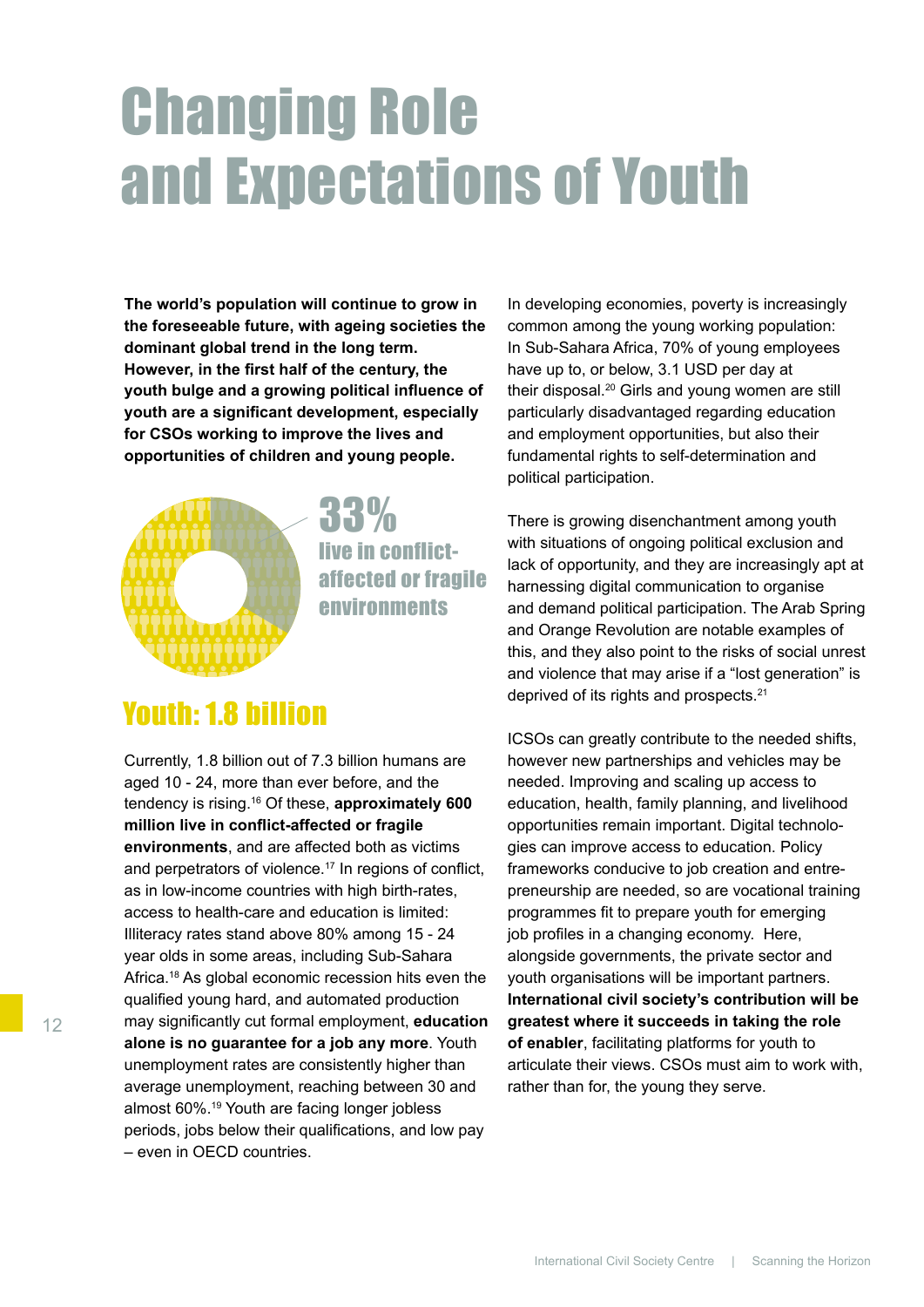### Urbanisation

**For the first time ever, more than 50% of the world's population is urban; by 2050, nearly 70% will work, live, and play in a city.<sup>22</sup> This makes growth of cities a major developmental challenge of our generation.** 

Urbanisation occurs fastest in lower-middle income countries, and future growth will be greatest in secondary cities, which are typically not the focus of attention. Moreover, urban and rural are on a continuum, **requiring** that **urban policies and management be considered more holistically, integrating urban and rural functions to foster sustainable regional development**. As cities have been motors of economic development and innovation for decades, this trend presents many opportunities but it is also associated with many challenges.

Firstly, the complexity of urban contexts is comparatively higher than rural ones, and the pace of change is faster. Many cities grapple with the coordination of rapid growth, provision of basic services – including for the poor, disabled and marginalised – issues of public security, a large spectrum of formal to informal settlements with a growing population living in slums, a steep rise in international migration, as well as their own carbon and resource footprints.<sup>23</sup> The interplay with other mega-trends implies city dwellers are increasingly vulnerable to climate change, and growing income disparities in conjunction with soaring land costs effectively exclude larger parts of the population from city benefits. Addressing those challenges requires engaging a growing multitude of stakeholders.

The implications for ICSOs are far-reaching, as, strikingly, **most ICSO projects and initiatives currently focus on the rural rather than urban context**. Yet rural blueprints are not transferable to cities. Currently, there is little experience with



working in urban settings, and even fewer success stories. Some key elements for ICSOs' success in urban contexts can be readily identified: A careful evaluation of needs must be undertaken, and sound understanding of new contexts such as informal neighbourhoods, changing power structures and constituencies must be established; a change in role of CSOs from provider to facilitator may be in order to catalyse more sophisticated community organising, including hiring internal workers from the community, facilitating learning between cities versus between countries, and leveraging technology.

As the urban context features many similarities across nations, organisations may consider restructuring teams by rural and urban, rather than by country. New skills required will include urban and land use planning, and organisations should ensure recruiting those skills, and supporting the growth of national training capacities. Labs, experimentation, and establishing new partnerships will be crucial to identifying successful approaches, and building expertise in the sector. **An established focus on national policy-making may need to shift to city laws, systems and political processes.** The rise of cities means that powerful city leaders may become as important as national governments and elites – and with global problems seen at the national level materialising in cities, this may present an opportunity. The New Urban Agenda, about to be adopted, will represent a global consensus for the sustainable development of cities over the next two decades.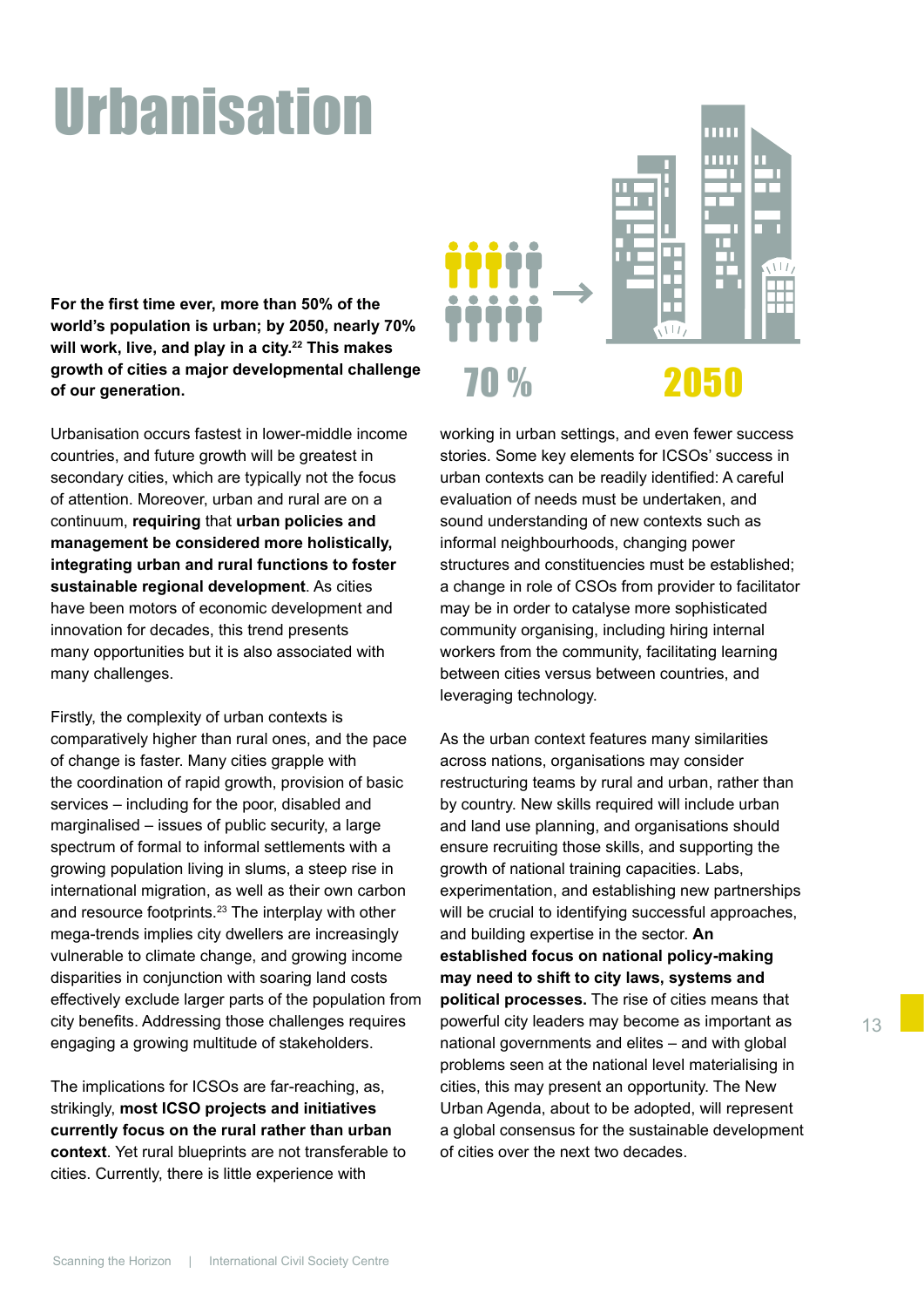### Future Space for Civic Participation

**The June 2016 Civil Society Watch Report by CIVICUS24 states that "in 2015 one or more of the core civil society freedoms of expression, association and peaceful assembly were seriously violated in at least 109 countries". The report points out that people's rights to participate in shaping their societies are continually violated – not only by authoritarian regimes, but also in democracies; not only in the Global South, but increasingly also in the Global North.** 

The situation is deteriorating rapidly: The June 2015 Civil Society Watch Report<sup>25</sup> listed 96 countries in breach of citizens' rights to participate, meaning that between 2014 and 2015, the number of countries that violate civic rights has grown by more than 10%.



Number of countries that limited civil society freedoms

These infringements by all too many governments, and by powerful – and often violent – non-state actors can partly be seen as reactions to recent shifts in power from the state to the individual. Over the past two decades, three developments have played a critical role in redefining the space for civic participation: Firstly, the emergence of the middle

classes in many countries of the Global South has increased people's aspirations to contribute to co-shaping the future of their societies. Secondly, the wide availability of digital communication has created a new powerful platform for people's participation. Thirdly, the Orange Revolution in the Ukraine and the Arab Spring have alerted **governments** to the empowerment of "their" citizens – and they **are quickly learning from each other how to reclaim control**.

Recently, an especially worrying trend has emerged: **Increasingly, citizens appear to be willingly accepting infringements of their rights to participate**. As our planetary boundaries become more apparent, and a fast growing number of people compete for ever-shrinking resources, many are willing to trade in some rights for the hope to gain access to scarce resources. With increasing levels of global migration, citizens of rich countries are appearing more tempted to elect authoritarian leaders on the promise to reduce migration, ensuring current living standards. Lastly, at a time of dramatic levels of inequality, governments are seeking to preserve national peace between the rich and the poor by turning people's anger against an outside enemy using aggressive nationalism to justify curtailing their citizens' rights.

Increasingly civil society organisations are affected by restrictions on their rights to operate: Some are branded "foreign agents" and often treated like criminals. Others are deprived of their sources of funding; some find their employees threatened, jailed or murdered. However, CSOs are not only victims of shrinking space, they are also beacons of hope for many people who are not prepared to hand in their civic rights for any promise whatsoever. CSOs need to live up to that expectation and play a much more visible and strategic role in the global fight for civic rights.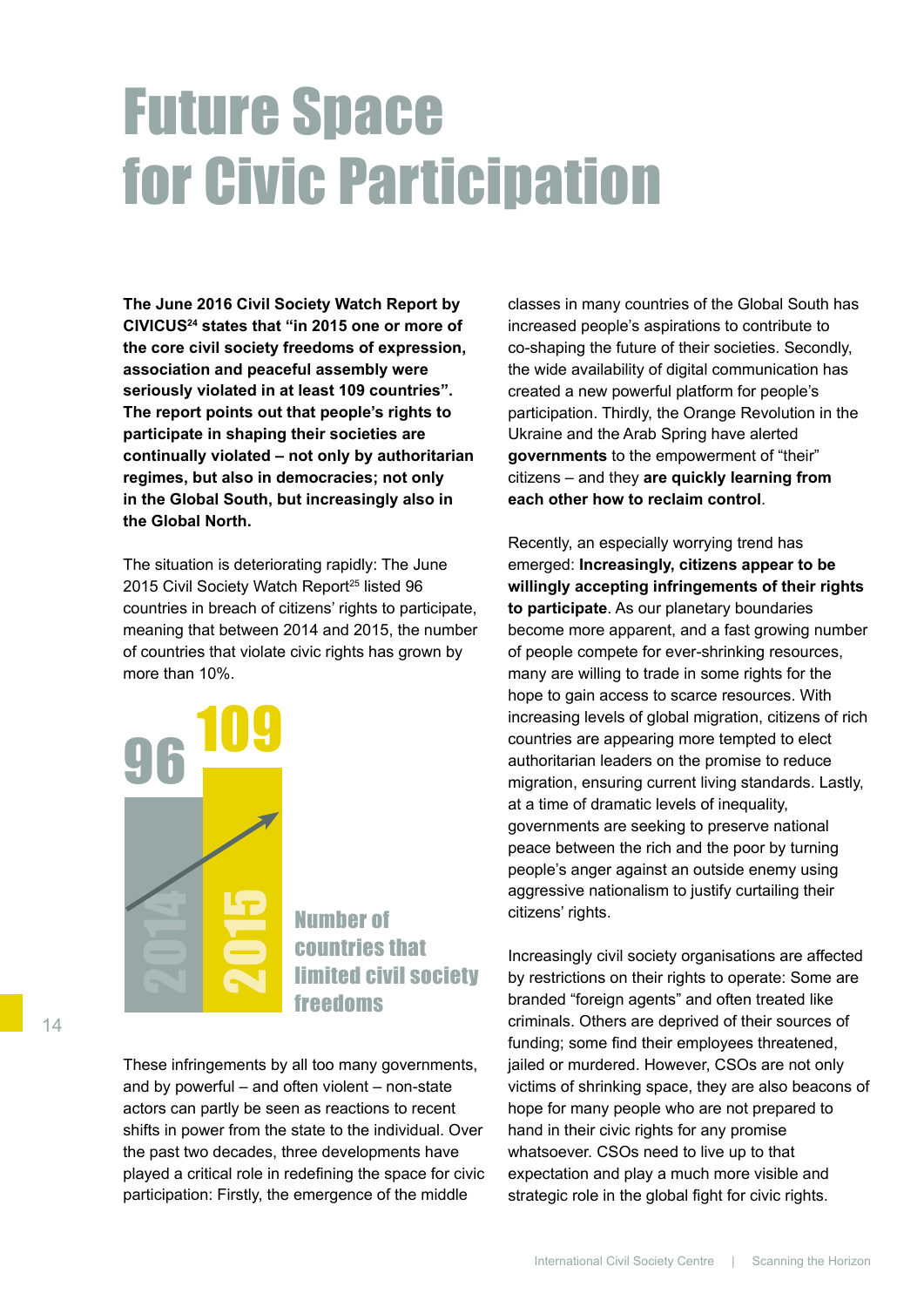### Changing Role of Development Cooperation

**The nature of development cooperation has changed radically in the past 25 years. From domination by a handful of bilateral Northern government donors, foundations, and UN and multilateral organisations, it has become a bewildering ecosystem of mass movements, social networks, host governments, corporations, foundations, mega- philanthropists, Southern donors, NGOs, and celebrities. The number of actors has multiplied, opinions on the goals of develop-ment have diversified, the role of technology has expanded, decisionmaking fora have fragmented, and the pace of change has accelerated. These changes will require new ways of thinking and acting on the part of all those engaged in contributing to a better, safer world.**

### Traditional governmental aid agencies, primarily based in North America and Western Europe, no longer set the development assistance agenda.

Traditional governmental aid agencies, primarily based in North America and Western Europe, no longer set the development assistance agenda. Other actors dominate both financial flows, and the conceptual and intellectual agendas. Due to this different division of labour – and also for domestic political reasons – Northern governmental donors have also been directing an increasing percentage of their often-shrinking resources toward humanitarian response, refugee support, pandemic diseases, and geopolitical priorities.

Private sector donors have expanded rapidly, both in terms of the amount of their funding, and the sectors they represent. Foundations, corporations, and mega-philanthropists have increased in number, as has the scale of their development assistance. Modes of giving have also diversified, with television, direct mail, and proposal-writing being supplemented with campaigns, celebrity endorsements, and social media. Private funding for development now exceeds that of governments.

Government and private giving for development have also expanded in middle-income countries such as China, India, the Gulf States, Indonesia, Mexico, and Brazil. Northern government foreign aid to these countries has almost disappeared, even though they continue to be home to the majority of the world's poorest people. Several of the major global CSOs now devote their funding to these countries to establish new national members of their federations, or to strengthen national CSOs rather than to their traditional role of delivering direct services. As traditional sources of development funding have been reduced or changed, various actors have increased their focus on **market-based strategies. These approaches will require very different organisational forms and skill sets** than those employed by most of today's actors in development cooperation.

The consequence of this expansion of the types of organisations and strategies involved in development cooperation is that more and more work is delivered through indirect or formal multistakeholder coalitions. From the Millennium Development Goals (MDGs) and SDGs, to their offspring such as The Campaign to Eliminate Malaria, initiatives now involve a broad range of sectors and organisations. This reality requires different organisational strategies and staff skill sets than traditional programmes, and much work remains to be done to transform these approaches into accountable results.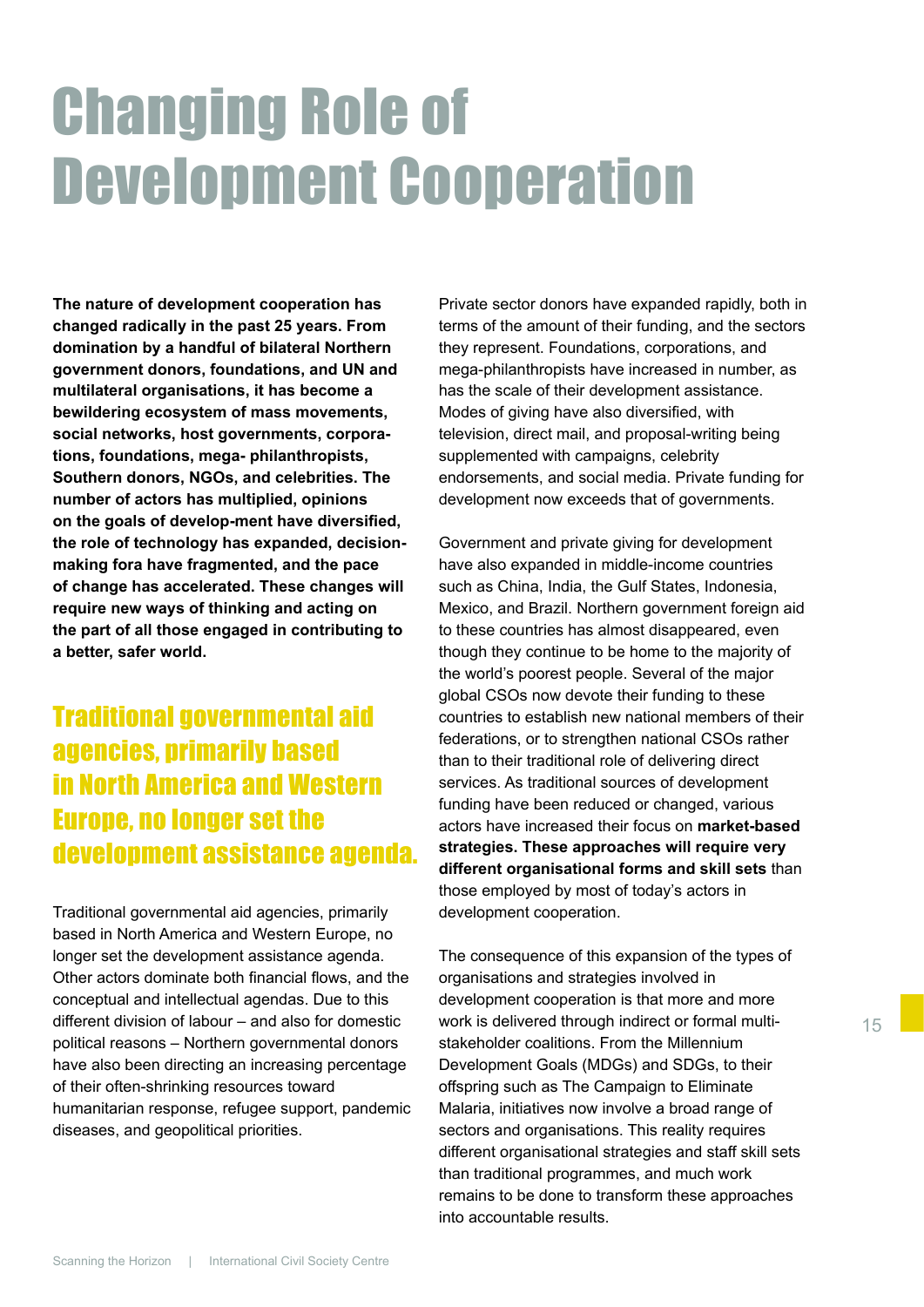### Changing Role of Business

**Private sector actors, their capital, and their approaches are more and more influential in debates around achieving sustainable development. Given increasingly limited public funding, there is wide recognition that private capital will be needed to solve the development challenges humankind faces: 42 out of the 100 largest economies in the world are now corporations, while only 58 are countries.26**



Concurrently, globalisation and rapid technological change are integrating the Bottom of the Pyramid in global value chains, and contributing to blurring the lines between formal and informal economic sectors. Automation is expected to significantly cut formal employment opportunities in manufacturing, a core ingredient of the traditional development model. A trend to outsource more of the value chain sees multinational corporations giving up power over much of global production processes, adding new challenges to traditional advocacy. At the same time, investor pressure and greater exposure to reputational damage are driving greater accountability. In light of these global changes, ICSOs now have unique opportunities to create social benefits by influencing how business works, and how private capital is used in development.

An important role is advocating for the adoption and observance of fair and inclusive business practices by corporations. Furthermore, ICSOs may partner with governments and the private sector to reimagine livelihood creation at the dawn of the next industrial revolution, and with worker associations to

improve equity in work. Opportunities may lie in acting as "shared-value" brokers ensuring the sustainability of private investments in development through long-term relationships with corporations and engagement in value chains. Lastly, ICSOs may adopt private sector business models, and set up or promote social business.

However, such new roles require paradigm shifts in current ICSO practices: Organisations will need to transition from a time-bound, donor-funded, and project-centred mind-set towards one oriented towards financially sustainable models. To attract private capital, ICSOs will need to implement market-based approaches, such as social business models, shared value concepts, and impact investing tools. Describing social goals in business terms will help reach new audiences inside and outside of the development space. Employing new staff with private sector backgrounds may help bring new skills into organisations, including an ability to speak the language of the corporate sector.

The constant need to innovate, create economies of scale, and focus on the consumer have made business extraordinarily successful. Applying these factors to social missions could translate into more investments in research and development (R&D), and more innovativeness in taking new approaches. The benefits of a business approach to development will not lie in greater cost-effectiveness alone, but in better results in the eyes of beneficiaries turned into customers. This will require a more systematic collection of feedback by those affected by CSOs' work to improve development approaches, and giving them the customer's choice. Market-based approaches are not equally applicable to all functions and mandates; experiences with the privatisation of public services have been mixed. However, embracing innovative, financially sustainable and responsive approaches to sustainable development may help creatively disrupt persistent patterns of poverty and vulnerability.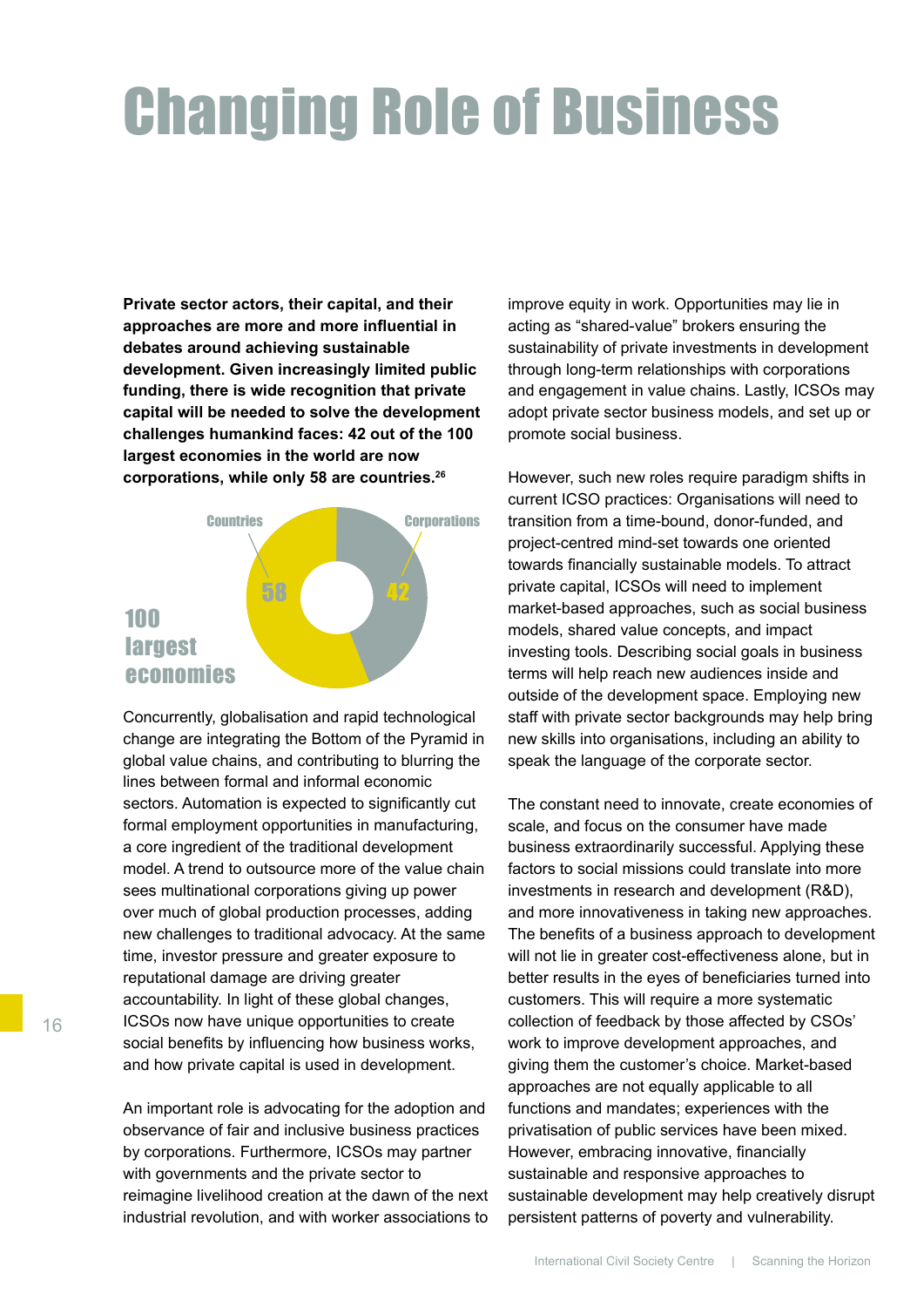### Changing Role of ICSOs

**In analysing the changing role of international civil society organisations, it is first necessary to acknowledge the enormous diversity of the sector. The impact of significant changes in external environments will vary according to the nature of a particular CSO, and it is therefore important to customise any analysis of the impact of change according to which type of organisation is examined, its size, funding base, home-base, mandate, and core activities.**

These – and other variables – will determine how the major global macro-changes impact particular categories of ICSOs. With this in mind, during the current period of significant change, it is important that the leaders of every ICSO examine the impact of major external trends on their own organisations. First of all, the nature of the global environment has changed significantly over the past 25 years. From a world where the vast majority of the planet's population lived in absolute poverty with a few rich and powerful nations dictating the development agenda, geopolitical power has diversified, and the range of global issues has become more complicated.

The funding environment for CSOs is also undergoing significant change. **Funding from traditional Northern government donors is in many cases shrinking, or being redirected toward crisis-response.** Large middle-income countries are funding more of their own national development, developing national philanthropic constituencies, and relying on market forces to meet basic human needs. In response, many ICSOs are diversifying their business models, raising private funds in middle-income countries, and exploring market-oriented ways to fund the delivery of their services.

**These and other forces are driving ICSOs to become more global**: Board members and senior managers can increasingly be drawn from all parts of the world; funding opportunities are diversifying globally; communications and transportation infrastructure are allowing CSOs to establish their headquarters beyond the traditional Western European and North American bases, or to distribute organisational functions to different geographical locations.

### The greater scale and complexity of global issues requires more collaboration and multi-stakeholder coalitions to bring about real systemic change.

For ICSOs and other development organisations, the sum of these changes creates an environment of great uncertainty. Both the complexity and the number of the variables has expanded, while the pace of change has accelerated. **Organisational cultures and systems must be flexible and adaptive**, something that is more easily said than done in participatory, global, and networked organisations. ICSOs will be well advised to put more effort into scenario building and contingency planning if the sector is to continue to play a catalytic role in the era of the SDGs.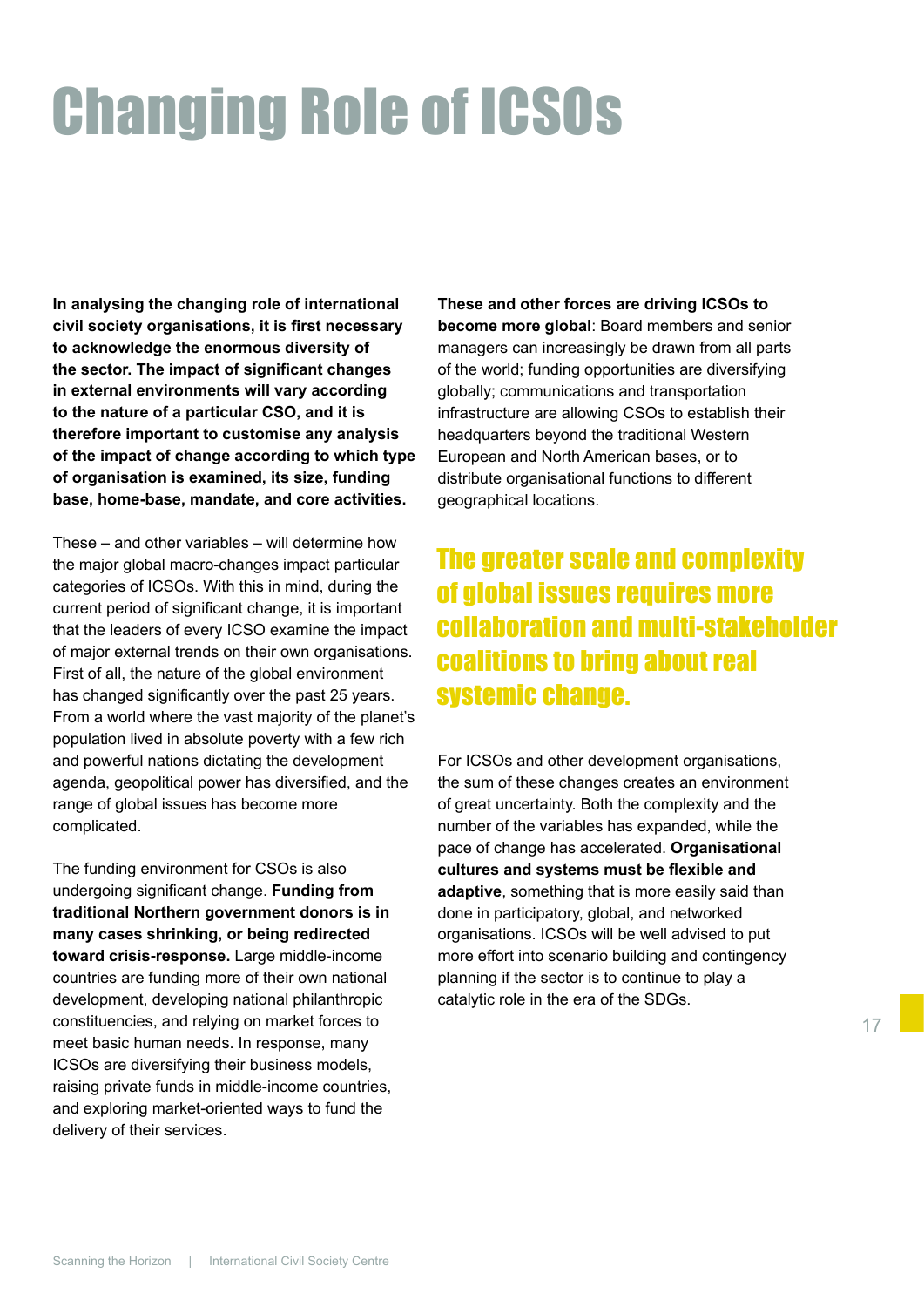# **Conclusions**

18 18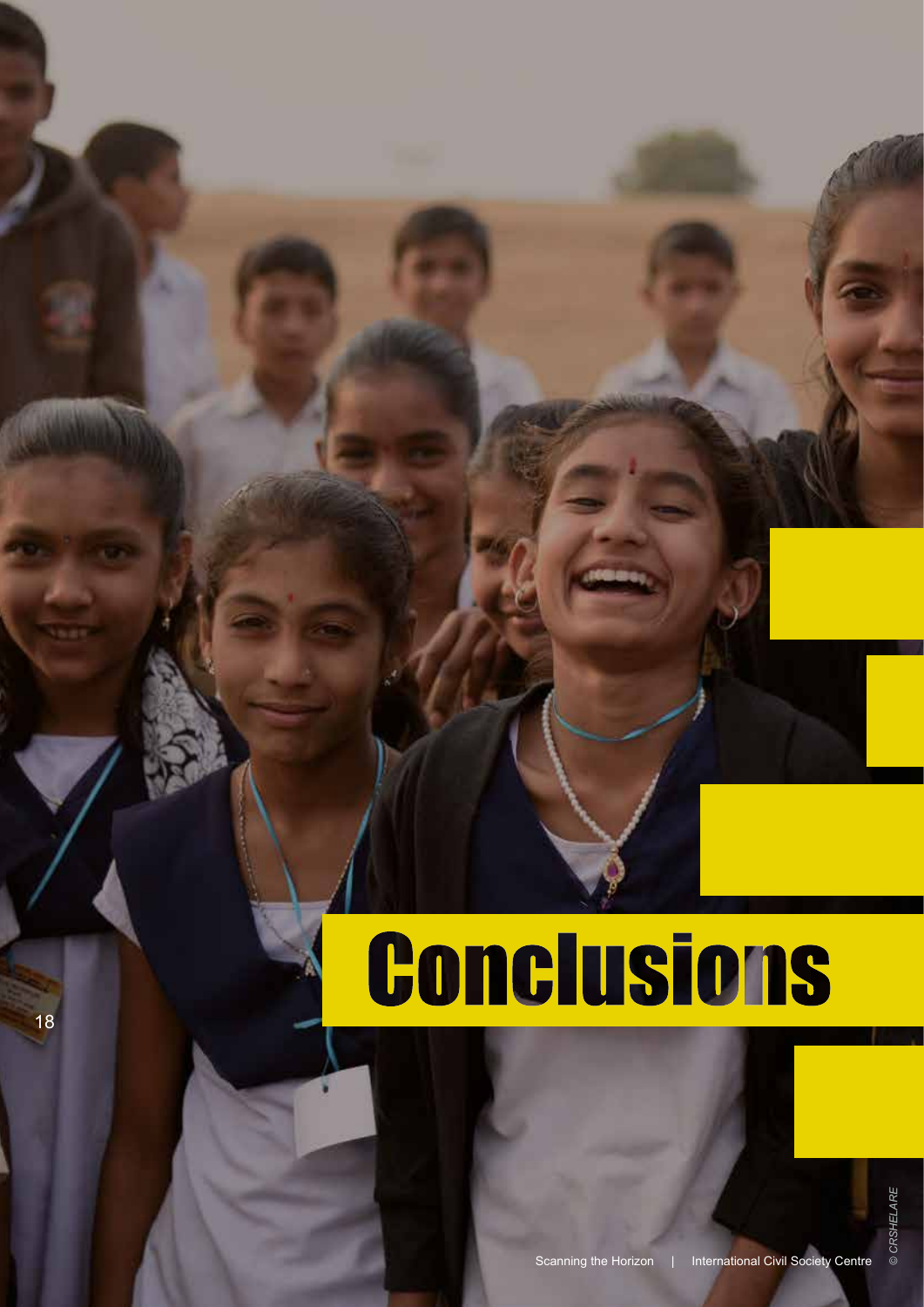### Challenges and Opportunities Ahead

**These trends will have far-reaching implications, including both challenges and opportunities, for civil society in several respects: Their roles, funding base, organisational structures, approaches, and even mandates may be affected.** 

As the SDGs can be seen as a cornerstone of many ICSOs' ongoing work, they need to ask questions like: How will the Goals' achievement be affected by these trends? Where do they offer a window of opportunity to counter undesirable developments?

#### The Sustainable Development Goals: A Window of Opportunity

The SDGs are a unique and universal roadmap for global development, and the newly agreed global reference framework for actors from the public, private, and civil society sectors across a wide range of areas up until 2030. The goals present a great opportunity, as civil society is now openly acknowledged as an important contributor and – unlike the mostly state-centric Millennium Development Goals – was invited to participate in their formulation.

Given the breadth of the agenda, the SDGs are affected by virtually all trends in one way or another. To achieve the Goals, the public, private and civil society sectors must collaborate and overcome silo approaches. CSOs will need to enter new partnerships, potentially including governments and new institutions not committed to Western values. CSOs must start to debate with whom, and on what conditions, these new alliances can be built.

Importantly, civic space must be defended and expanded for CSOs to take an active role in the SDG implementation, and also to empower citizens to build their own future; democracies typically fare better than autocratic regimes at achieving wellbeing and prosperity for their citizens. There is a strong case for ICSOs to respond to infringements on civic rights, both through their international networks and in collaboration with local CSOs.

Notably, the **SDGs offer potential for joint advocacy, and for holding governments and the international community to account for their efforts** in regards to the highlighted trends. Here, too, ICSO collaboration will be fundamental to exerting influence and achieving tangible impact.

#### Business Model and Organisational Structure

Talk around future business models has reached the mainstream of current CSO discussions. Not surprisingly, the business model – understood as an organisation's specific value proposition and how it generates income to fund the activities that create those values – is at the heart of organisational change.

While concrete solutions will depend on the specific organisation and the trends it is most affected by, a number of elements can be identified that will characterise tomorrow's successful business models: More official development assistance (ODA) funding is going to other recipients through direct budget support and Public-Private-Partnerships (PPPs), and private donations are increasingly channelled through new fundraising platforms. With traditional funding streams on decline, ICSOs will need to diversify their sources of income. Moving from a funding to a resourcing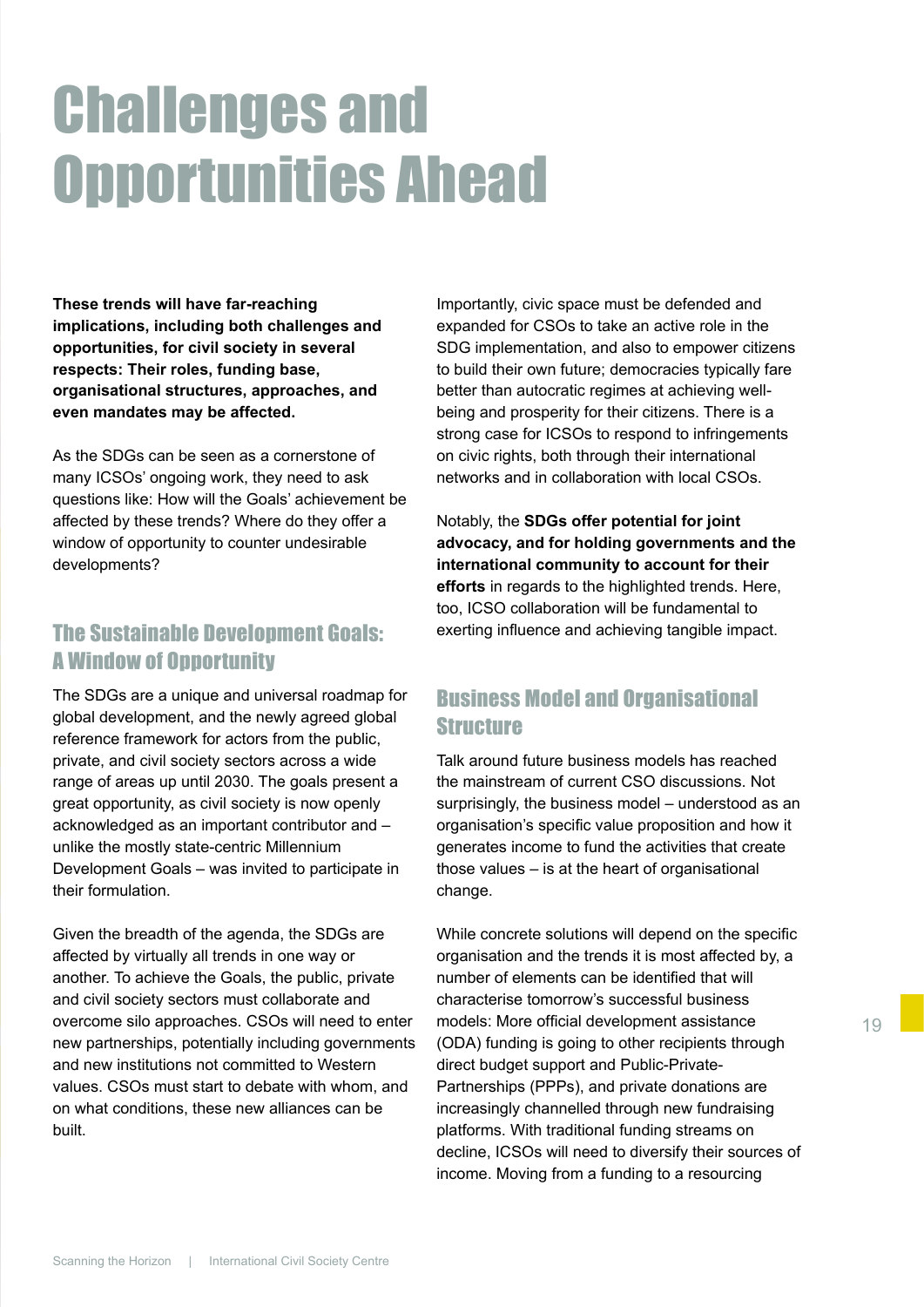approach, collaborations with other stakeholders may become more important. **Opening up new donors or sources of non-traditional aid may be part of the solution, as well as hybrid funding models and other economically sustainable approaches** like fee-for-service models, social business and impact investment. Taking a more business-oriented mindset to development may help ICSOs take solutions to scale, increase their impact, and become more efficient. However, in reorienting their organisations more towards business, leaders should consider how to keep their brand and identity, retain their advocacy and campaign capacities, maintain a system of checks and balances, recognise the limits of the market, and stay focused on working on causes rather than symptoms.

### With traditional funding streams on decline, ICSOs will need to diversify their sources of income.

Small virtual organisations have shown the potential of digital technologies in reaching out to a wide public for campaigning and fundraising. Larger ICSOs should integrate some of these learnings to become "brick and mortar" organisations equally at home in the virtual and real worlds. Embracing the emergence of a vocal and competent civil society in the South, **ICSOs can seize new roles in brokering knowledge, engaging and convening civil society and youth moments, and shaping public opinion.** 

#### Accountability and Legitimacy

Fundamental preconditions for ICSOs to remain relevant as societal actors are legitimacy and accountability. While global polls consistently see civil society ahead of the public and private sectors in terms of credibility and public trust, international CSOs experience a disconnect with local populations more often than local ones. Where this occurs, it may limit effectiveness, and become dangerous when civic support against government repression is waning. There is growing consensus that legitimacy needs to be earned through greater

accountability not only towards donors, but recipients. Some forerunner organisations are introducing digital accountability mechanisms to become more responsive to the needs of their target communities. Other digital innovations, like blockchain technology, may soon be leveraged to increase transparency and accountability in global transactions, benefiting ICSOs' capacity to hold others to account. **Alongside accountability mechanisms, legitimacy will depend on organisations representing those whom they serve**: Reflecting this in Boards and top management, as well as overall staff will help ICSOs be locally grounded and international at the same time.

#### Partnerships and Relationships With Stakeholders

As CSOs' roles change, so will their relationships with their partners and other stakeholders. They will have to decide on how to engage with new hubs of power, both countries and institutions, with perspectives and values differing from their own. Their engagement with the like-minded should also be made more effective. While partnerships have been a pillar of ICSOs' work for a long time, **the rise of strong, vibrant Southern CSOs, the digital revolution and the need to significantly increase impact all demand much more networked approaches and platforms and better collaboration.** In seizing the opportunity of handing over to well-trained local CSOs, ICSOs' roles may change towards that of building local capacities, providing community service platforms, and facilitating replication. As in collaborations between ICSOs, this may require aligning goals, using joint fundraising approaches to solve concerns over visibility, and, importantly, overcoming fragmentation to strengthen advocacy and activist roles, and to send coherent, unified messages to decision-makers.

Moving towards business-oriented approaches offers opportunities for uncommon alliances and collaborations with business actors, or joint ventures. To raise private sector interest in collaboration, however, will depend on CSOs' capacity to understand business mindsets and speak the same language – skills which may need to be honed or recruited into the sector.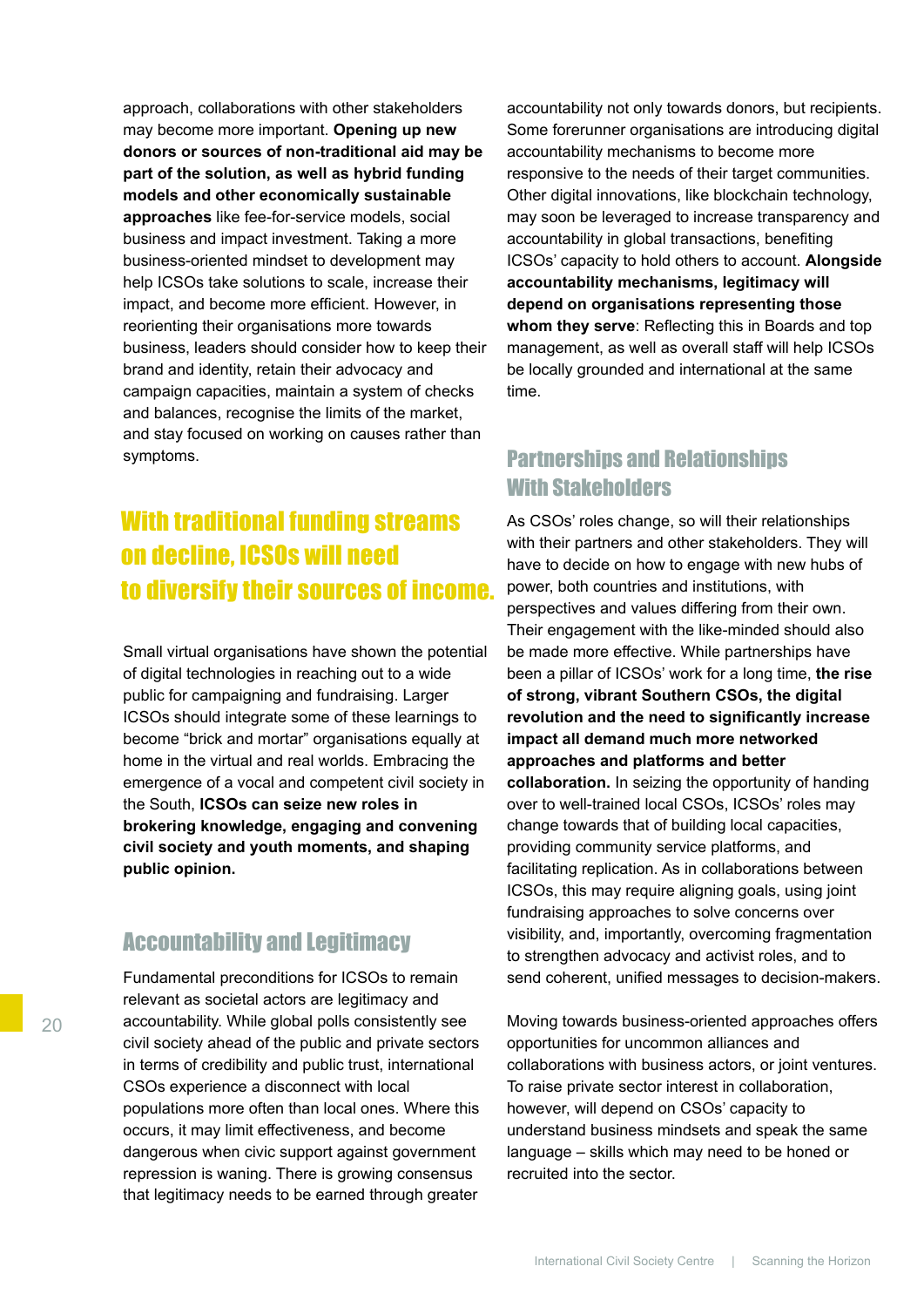In foresight, focus on the opportunities rather than the challenges – not out of naivety but to spur the capacity to act.

#### Openness to Innovation and Change

If all of the above speaks of longer transformation processes, a key take-away for ICSOs should be that such processes should no longer be seen as one-time and bounded. Given the current pace of societal, technological, and environmental change, **ICSOs** – like other organisations – **need to reassert the validity of their strategies and structures more frequently, and remain open to organisational change**. Several organisations have established internal structures to detect and screen innovations for their potential impact and replicability. Others have set up routines to institutionalise organisational learning and development. All of these elements are useful steps on the way to greater adaptivity and innovativeness. The greatest challenge may be in taking the risk of failure associated with trying out new approaches. Again, collaboration within the sector and with donors will be a key ingredient to increasing the

acceptability of failure, the capacity to learn from mistakes and the flexibility to adapt programme designs and approaches. There are certainly more aspects to consider in preparing today's ICSOs for the trends ahead, the sudden shifts as much as the unnoticeable, continued ones.

One of the key principles of foresight is to focus on the opportunities rather than the challenges – not out of naivety but to retain, and indeed spur, the capacity to act. In this sense, the recommendations given here are, above all, an encouragement to embrace the future as something that we can shape, rather than letting it occur to us.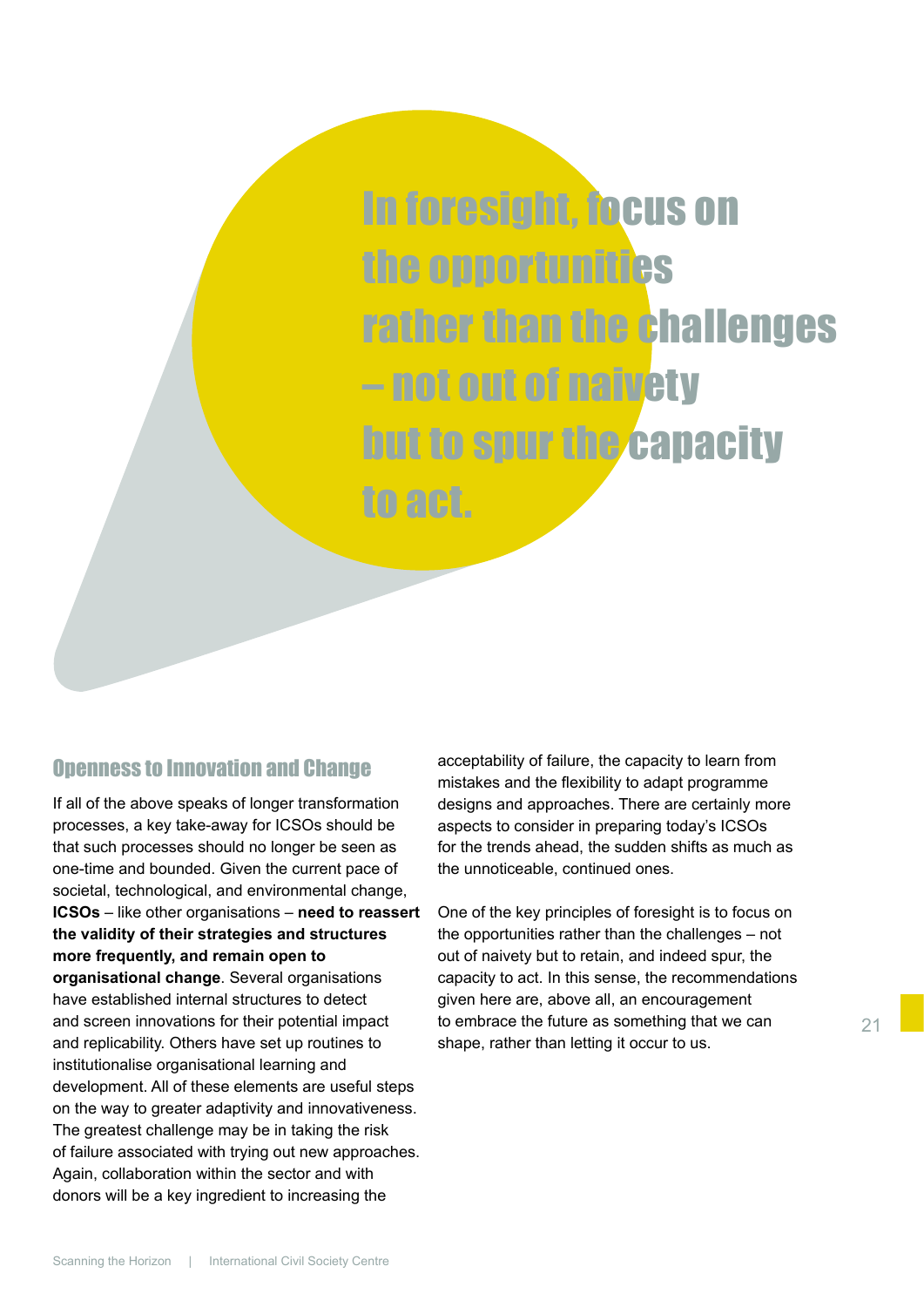## What Horizon Scanning Can Deliver

**Horizon scanning is a key input to strategy development – most senior leaders of larger organisations would subscribe to that. Typically, it stands at the outset of multi-annual planning cycles, often with an externally-contracted trend report. To what effect? After a deep-dive exchange on horizon scanning and how to integrate findings in decision-making, some lessons learned emerge as to what horizon scanning can deliver, and how to get the most out of it.** 

> **Foresight cannot predict the future, but as a systematic, regular exercise, it can help detect emerging trends and disruptions in time to understand their relevance and direction, and get prepared.**

One of the most notable findings is that the process of horizon scanning may matter just as much as the actual findings it yields. Environmental scan reports may be insightful, yet entail little concrete impact if ownership of decision-makers remains limited, or if short-term priorities prevail. If programmes and country offices are made to conduct and mutually share their own sector-level or national scan, and senior management engage in various ways in interpretation and decision-making around trends analyses, this can result in pulling together knowledge and experiences dispersed over the organisation, building competencies and ownership, and nurturing a change-embracing culture. Such a horizon scanning process can even become a powerful instrument in organisational transformation processes.

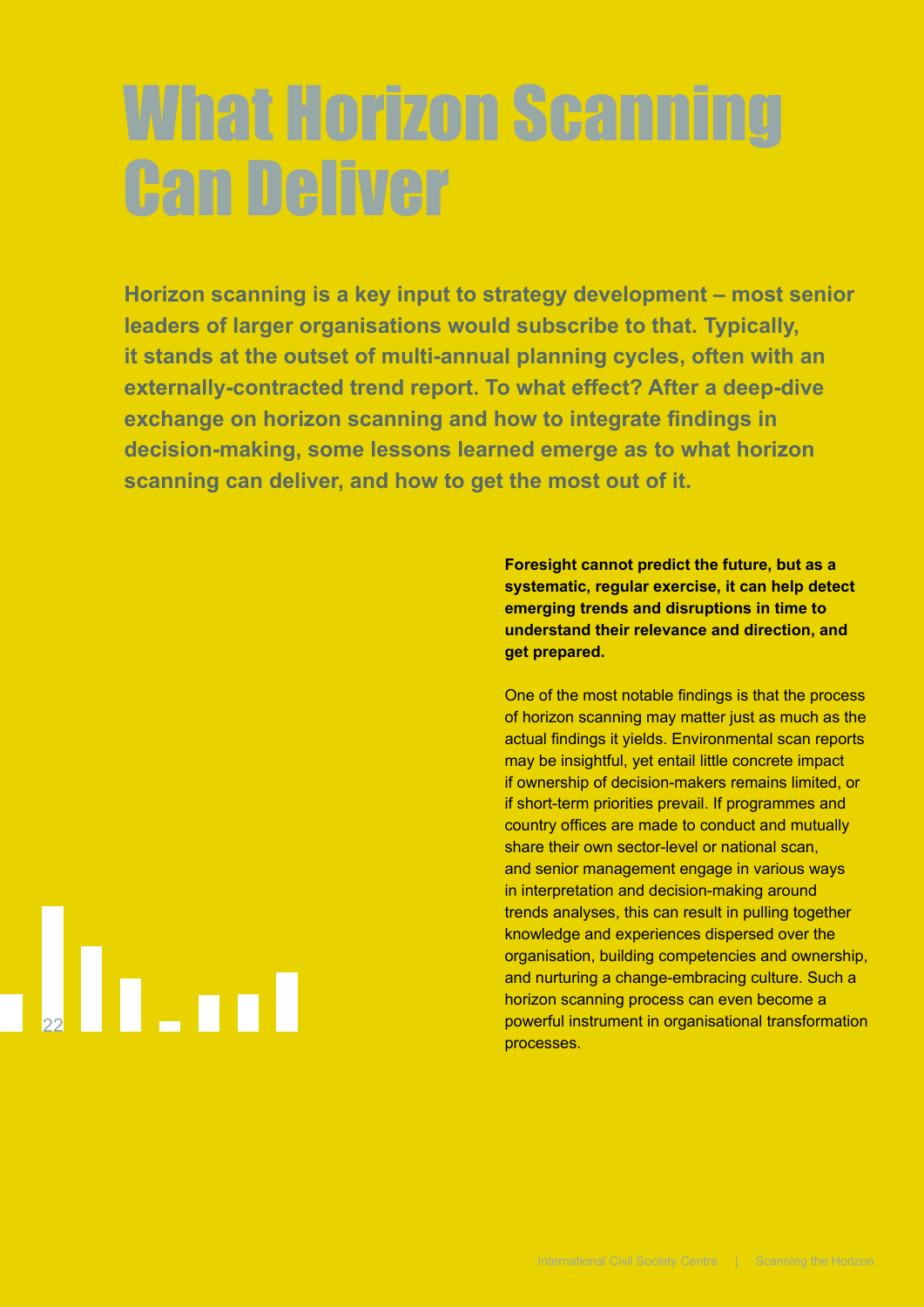Here are some findings on what works in trends analysis and making it relevant for strategy:

#### **Clearly assign responsibilities for scanning**

Responsibility for horizon scanning resides mostly with units charged with strategy, innovation or research; some organisations feature independent foresight units. While there is no one-size-fits-all solution, it is important to have responsibilities clearly allocated, and to reflect the importance given to future-oriented thinking in the organisational structure and reporting lines.

#### **Have senior management engage formally and informally in regular horizon scanning**

Taking a long-term perspective is made easier for decision-makers if they are involved with the scanning process itself, as well as the scanninganalysis, in both formal and informal ways. This elicits senior leaders' insights and experience, fosters understanding and ownership, and puts futures-thinking into focus. It is useful to make scanning a standing agenda item for senior management meetings, alongside informal spaces for senior management to familiarise themselves with scanning findings – distinct from decisionmaking situations. Giving leaders the opportunity to present and discuss their organisation's scanning results with an external audience also brings in additional expertise. Whatever the engagement, it must be based on high-quality inputs and process guidance.

#### **Involve all levels of the organisation with scanning regularly, utilising knowledge and strengthening openness to change**

Having staff across the organisation involved, brings together knowledge of trends occurring in programmes, topic departments, and country offices. At the same time, it fosters futures-literacy, an outward-oriented focus, and an increased awareness of the necessity to anticipate and adapt to external developments. To ensure findings are pulled together and fed up to decision-makers, it is important to have routines in place to facilitate meaningful cross-organisational exchange and knowledge management.

**Engage with external views and a variety of tools and sources to gain a richer picture** Bringing in external perspectives, such as from political decision-makers, the private sector and academia, is important to make an organisation's own analyses more robust and gain a richer picture of the analysis. Using a wider range of sources, such as daily news, reports, or conferences, as well as a variety of tools serves the same purpose.

#### **Consciously select the time horizon and scope of scanning**

Taking a strategic decision on which time frame is scanned, and how the results will be considered in strategy development is vital. This helps ensure organisations are alert and flexible to react to the immediate while planning for the future. In determining the scope of the analysis, it is important to set it wide enough to identify larger trends with significant disruptive potential. Some organisations use scanning patterns that cut across, underlie, or complement thematic or geographical grids, or explore the intersection of mega-trends with developments affecting their work more immediately.

#### **The added value of collaborating on horizon scanning**

As suggested earlier, sharing findings and work saves costs and generates better results by helping mitigate internal biases, and allowing more complete and robust analyses and recommendations to develop. However, comparing scanning findings and jointly exploring trends does not require reaching consensus on what the future will look like. Quite to the contrary; dissent over interpretations can yield the most fruitful insights. Beyond helping reacting and adapting to change in time, collaboration may offer a lever to position civil society more proactively in how issues are discussed and framed, by identifying emerging ideas and narratives that can be harnessed for advocacy. Finally, it benefits organisational learning through exchange of experiences about scanning approaches and foresight methodologies.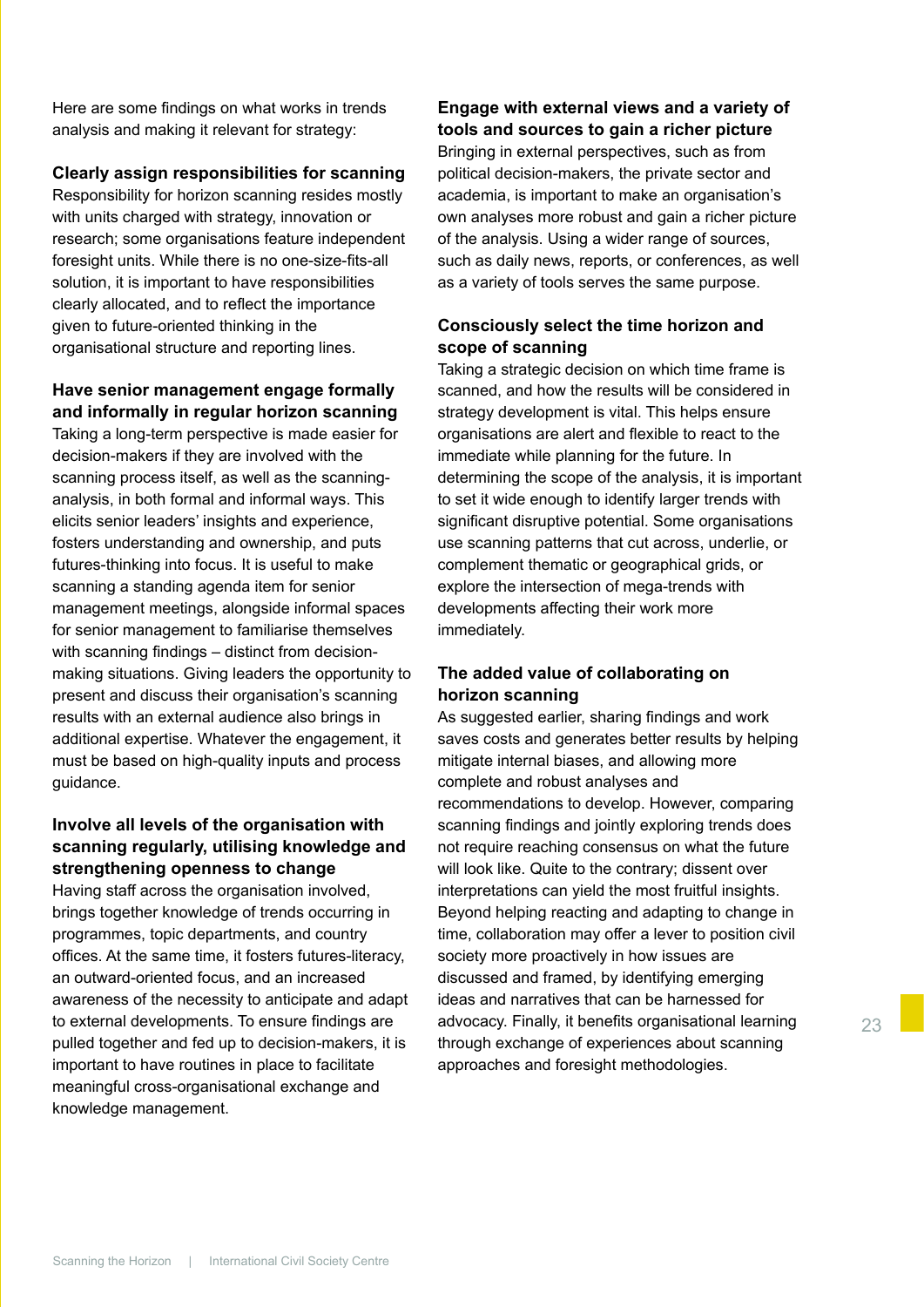### **SCANNING THE HORIZON** An Outlook

**The first year of collaboration on our foresight platform is drawing to a close. In 2017, we will embark on a new process of identifying and evaluating trends. The three-day Annual Meeting of Futurists will convene our membership to explore trends and their implications in depth and decide on priorities for the work programme. Current and new working groups will drive the collaboration throughout the year, and webinars will bring in external expertise on topics selected by members. Finally, we are looking to diversify the group to include professionals from further regions and sectors, including the public and private sectors, academia and others, to enrich discussions and add more knowledge and perspectives.**

Contact mhenkel@icscentre.org to join the discussion.

 $24$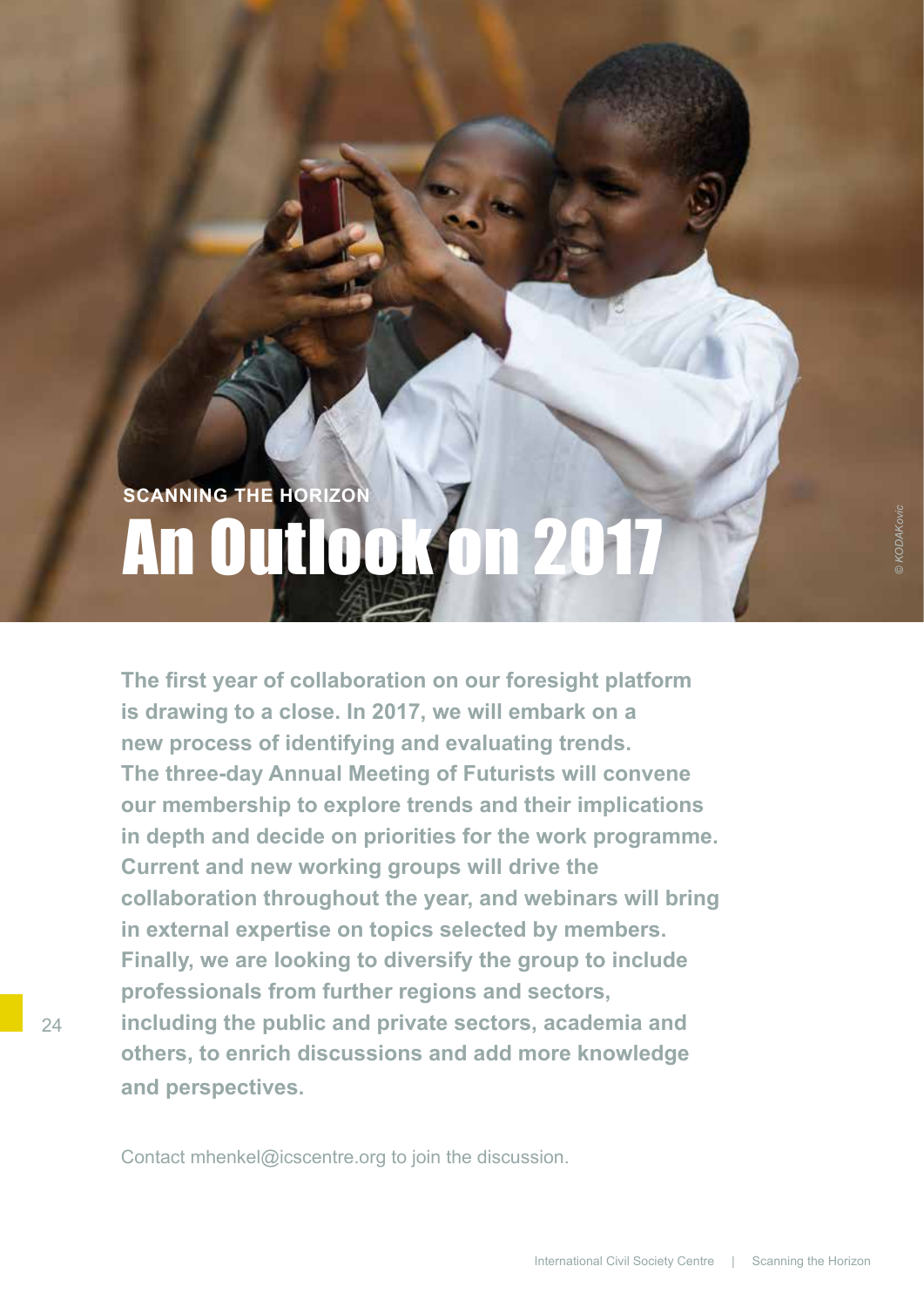### **Endnotes**

- 1 For further information, see: http://icscentre.org/area/scanning-the-horizon
- 2 Wilhelm Busch (1882): Plisch & Plum. From the German by Charles T. Brooks. Boston: Roberts Brothers (1883). University Press: John Wilson and Son, Cambridge. A Project Gutenberg Canada Ebook
- 3 UN Office of Humanitarian Assistance (2015): Saving lives today and tomorrow. Managing the risks of humanitarian crises. www.unocha.org/saving-lives/
- 4 Global Humanitarian Assistance (2014): Global Humanitarian Assistance Report 2014. www.globalhumanitarianassistance.org/wp-content/uploads/2014/09/GHA-Report-2014-interactive.pdf
- 5 International Monetary Fund (2015): Causes and Consequences of Income Inequality: A Global Perspective.
- IMF Discussion Note 15/13. www.imf.org/external/pubs/ft/sdn/2015/sdn1513.pdf
- 6 UNDESA World Urbanization Prospects (2014): The 2014 revision. http://esa.un.org/unpd/wup/Publications/Files/WUP2014- Highlights.pdf
- 7 National Intelligence Council (2012): Global Trends 2030 Alternative Worlds. www.dni.gov/files/documents/GlobalTrends\_2030.pdf, UK Ministry of Defense (2010): Global Strategic Trends – Out to 2040. 4th edition. www.gov.uk/government/uploads/system/uploads/attachment\_data/file/33717/GST4\_v9\_Feb10.pdf
- 8 Global Humanitarian Assistance (2015): Global Humanitarian Assistance Report 2015. www.globalhumanitarianassistance.org/wp-content/uploads/2015/06/GHA-Report-2015\_-Interactive\_Online.pdf
- 9 UN Development Programme, UNICEF, Oxfam, GFDRR (2015): Disaster Risk Reduction Makes Development Sustainable. www.undp.org/content/dam/undp/library/crisis%20prevention/UNDP\_CPR\_CTA\_20140901.pdf
- 10 UN Office for the Coordination of Humanitarian Affairs (2015): World Humanitarian Data and Trends 2015. http://docs.unocha.org/sites/dms/Documents/WHDT2015\_2Dec.pdf
- 11 International Organization for Migration (2015): Global Migration Trends 2015 Factsheet. https://docs.google.com/viewerng/viewer?url=http://publications.iom.int/system/files/global\_migration\_trends\_2015\_factsheet. pdf&hl=en\_US
- 12 Welch, Haydn (2016): The Changing Face of Aid: The Humanitarian Sector and the Need for Reform, 1 May, 2016. http://blog.giwps.georgetown.edu/the-changing-face-ofaid-the-humanitarian-sector-the-need-for-reform/
- 
- 14 UN Office for the Coordination of Humanitarian Affairs (2015): World Humanitarian Data and Trends 2015. http://docs.unocha.org/sites/dms/Documents/WHDT2015\_2Dec.pdf
- 15 Oxfam (2016): An Economy for the 1%. How Privilege and Power in the Economy Drive Extreme Inequality and How That Can Be Stopped. www.oxfam.org/en/research/economy-1
- 16 UN Population Fund (2014): State of World Population 2014. The Power of 1.8 Billion Adolescents, Youth and the Transformation of the Future. www.unfpa.org/sites/default/files/pub-pdf/EN-SWOP14-Report\_FINAL-web.pdf
- 17 UN Development Programme (2014): UNDP Youth Strategy 2014-17. Empowered Youth, Sustainable Future. www.undp.org/content/dam/undp/library/Democratic%20Governance/Youth/UNDP\_Youth-Strategy-2014-17\_Web.pdf
- 18 UN Department for Economic and Social Affairs 2015: Population Facts, No 1/2015.
- www.un.org/en/development/desa/population/publications/pdf/popfacts/PopFacts\_2015-1.pdf 19 The World Bank (2016): Unemployment, Youth total (% of total labour force ages 15 - 24)
- http://data.worldbank.org/indicator/SL.UEM.1524.ZS?name\_desc=false&view=map 20 International Labour Organization (2016): World Employment Social Outlook 2016.
- www.ilo.org/global/research/global-reports/weso/2016/WCMS\_443480/lang--en/index.htm 21 UN 2016: World Youth Report. Executive Summary.
- www.unworldyouthreport.org/images/docs/wyr\_civic\_engagement\_executive\_summary.pdf 22 UN Department of Economic and Social Affairs (2014): World Urbanization Prospects 2014. https://esa.un.org/unpd/wup/Publications/Files/WUP2014-Report.pdf
- 23 Cf. UN Habitat: World Cities Report 2016. In regards to climate change, it is noteworthy that cities account for about 70% of global carbon dioxide emissions. http://wcr.unhabitat.org/wp-content/uploads/sites/16/2016/05/WCR-%20Full-Report-2016.pdf
- 24 Civicus (2016): Civil Society Watch Report. www.civicus.org/index.php/en/mediacentre-129/reports-and-publications/2449-corecivil-society-rights-violated-in-109-countries-civil-society-watch-report
- 25 Civicus (2015): Civil Society Watch Report. www.civicus.org/index.php/en/mediacentre-129/news-and-resources-127/2245-newcivicus-report-civil-society-rights-violated-in-96-countries
- 26 Comparing GDP of national economies according to World Bank Development Indicators as at 15 July 2015 (http://databank.worldbank.org/data/download/GDP.pdf) and revenues of corporations according to 2016 list of Global Fortune 500 corporations, based on 2015 data (http://beta.fortune.com/global500/list). Cities not counted due to overlap with national